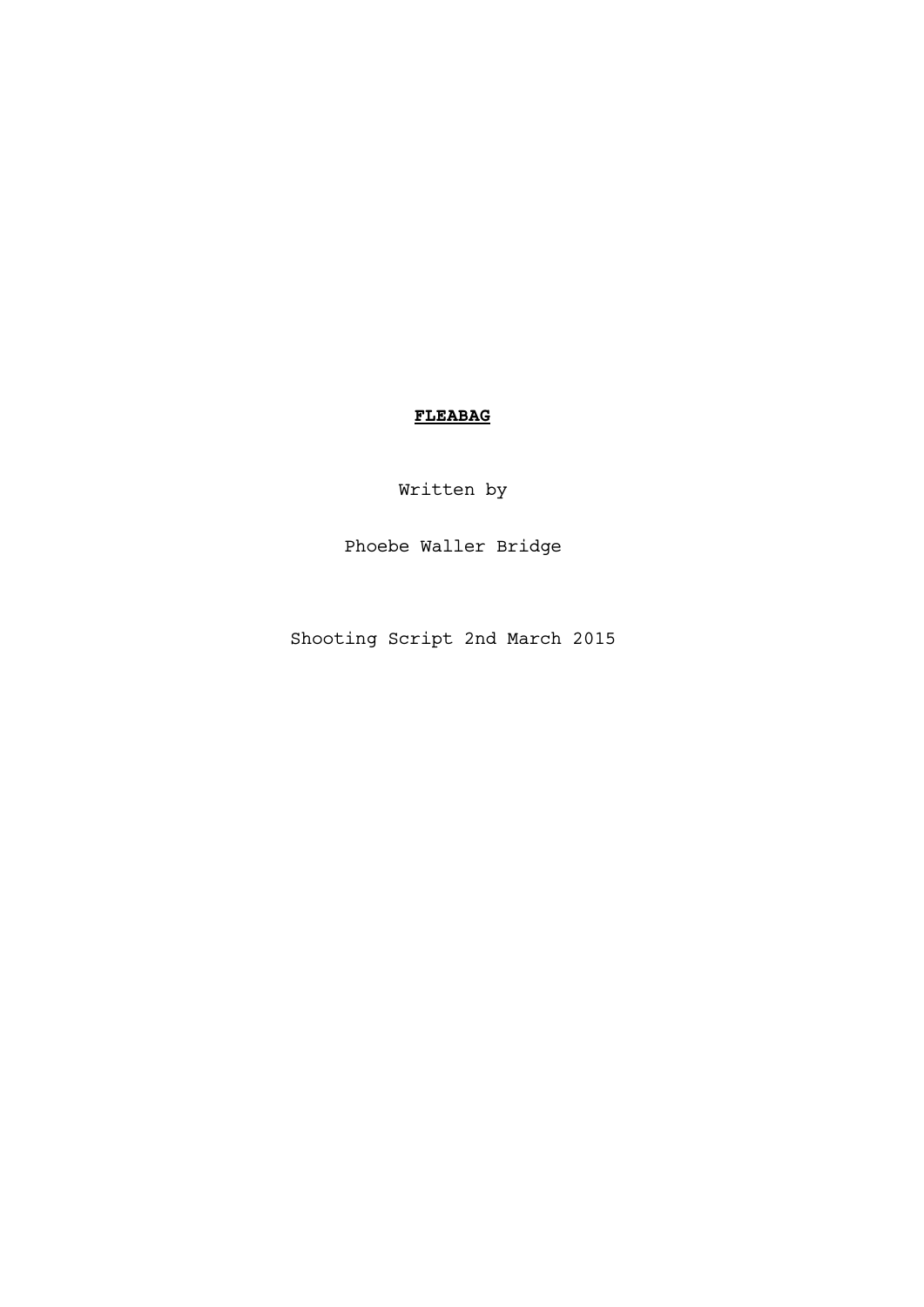Shot of the inside of a front door. Fleabag's POV.

Shot of Fleabag a few steps away from the door, watching it as if she's ready to pounce. Smudged makeup, hair tousled. Out of breath.

Shot of the inside of a front door. Fleabag's POV.

Shot of Fleabag. She turns to the camera.

FLEABAG (Earnest, touch of pain) You know that feeling when a guy you like sends you a text at 2 o'clock on a Tuesday night and asks if he can 'come and find you' and you accidentally make it out like you've just got in yourself, so you have to get out of bed, drink half a bottle of wine, get in the shower, shave everything, put on some agent provocateur business, suspender belt, and wait by the door until the buzzer goes - (buzzer goes)

And then you open the door to him like you'd almost forgotten he was coming over.

She opens the door to a handsome man.

FLEABAG (CONT'D) (casual) Oh hi!

GUY YOU LIKE

Hey.

FLEABAG (to the camera) Then you get to it immediately

They start snogging violently.

2 2 INT. FLEABAG'S BEDROOM. CONT.

They are going at it on the bed. She talks to us during. In a throw of passion he flips her over onto her side so she is facing us, with him behind her. She frowns.

> FLEABAG Then after some pretty standard bouncing you realise that he is edging towards your arsehole. (MORE)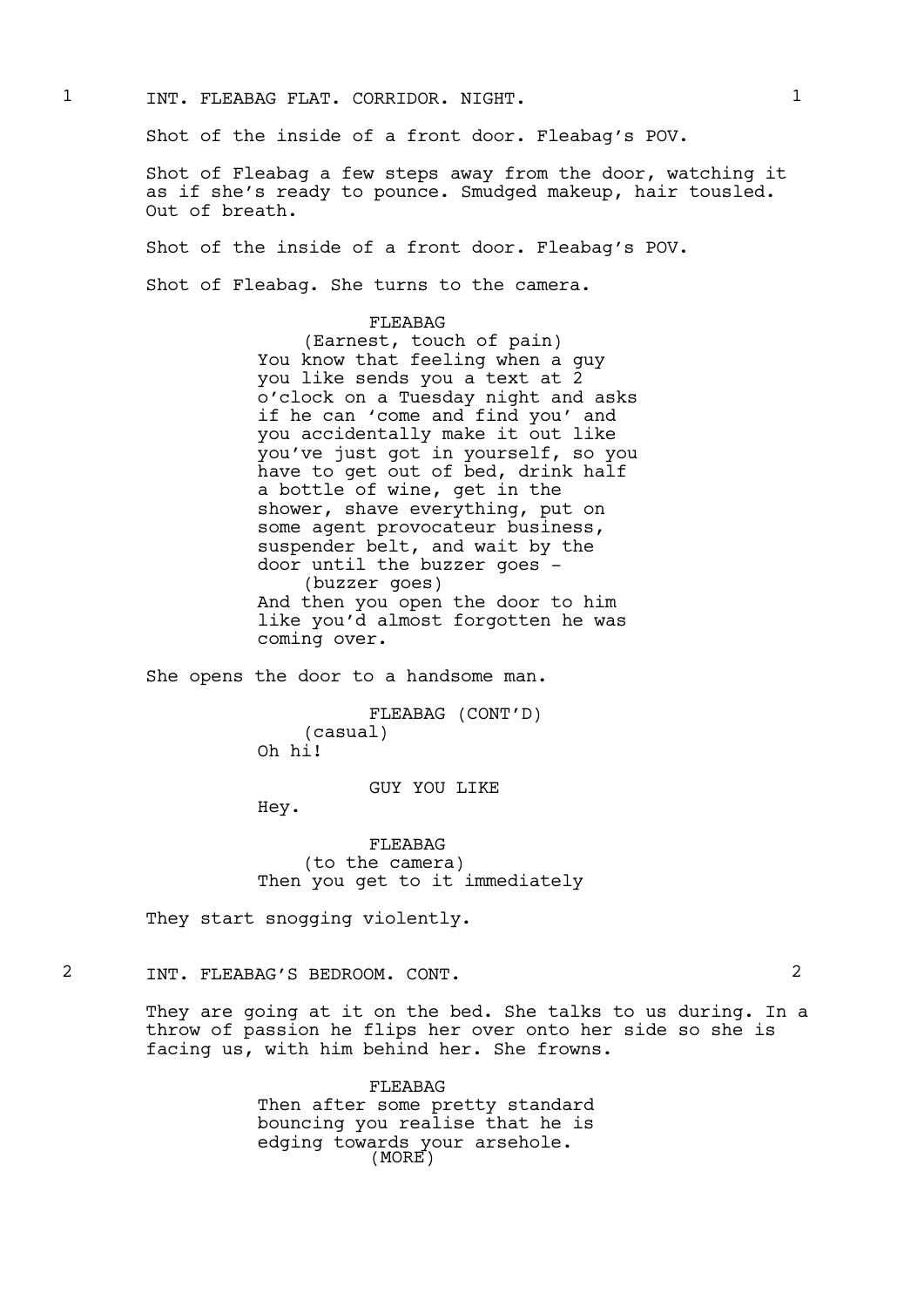But you're drunk, and he made the effort to come all the way here so, you let him. He's thrilled. FLEABAG (CONT'D)

He looks thrilled and faintly whispers "I'm so thrilled"

3 3 INT. FLEABAG'S BEDROOM - THE NEXT MORNING

She lies in bed. He is sat over her like a mother caring for a child. Gazing at her. He is incredibly earnest.

> FLEABAG Then the next morning you wake to find him sitting on the bed, fully dressed, gazing at you. He says that-

GUY YOU LIKE Last night was incredible.

FLEABAG Which you think is an overstatement - but he goes on to say / it was -

GUY YOU LIKE It was particularly special because I have never managed to actually... up the bum with anyone before –

FLEABAG To be fair, he does have a large penis - and -

GUY YOU LIKE Although it's always been a fantasy of mine, I've never found anyone I could do it with.

FLEABAG He touches your hair (he touches her hair) and thanks you with genuine earnest.

GUY YOU LIKE (intensely) Thank you.

FLEABAG It's sort of moving. He kisses you gently. (he kisses her gently) And then he leaves. (beat) (MORE)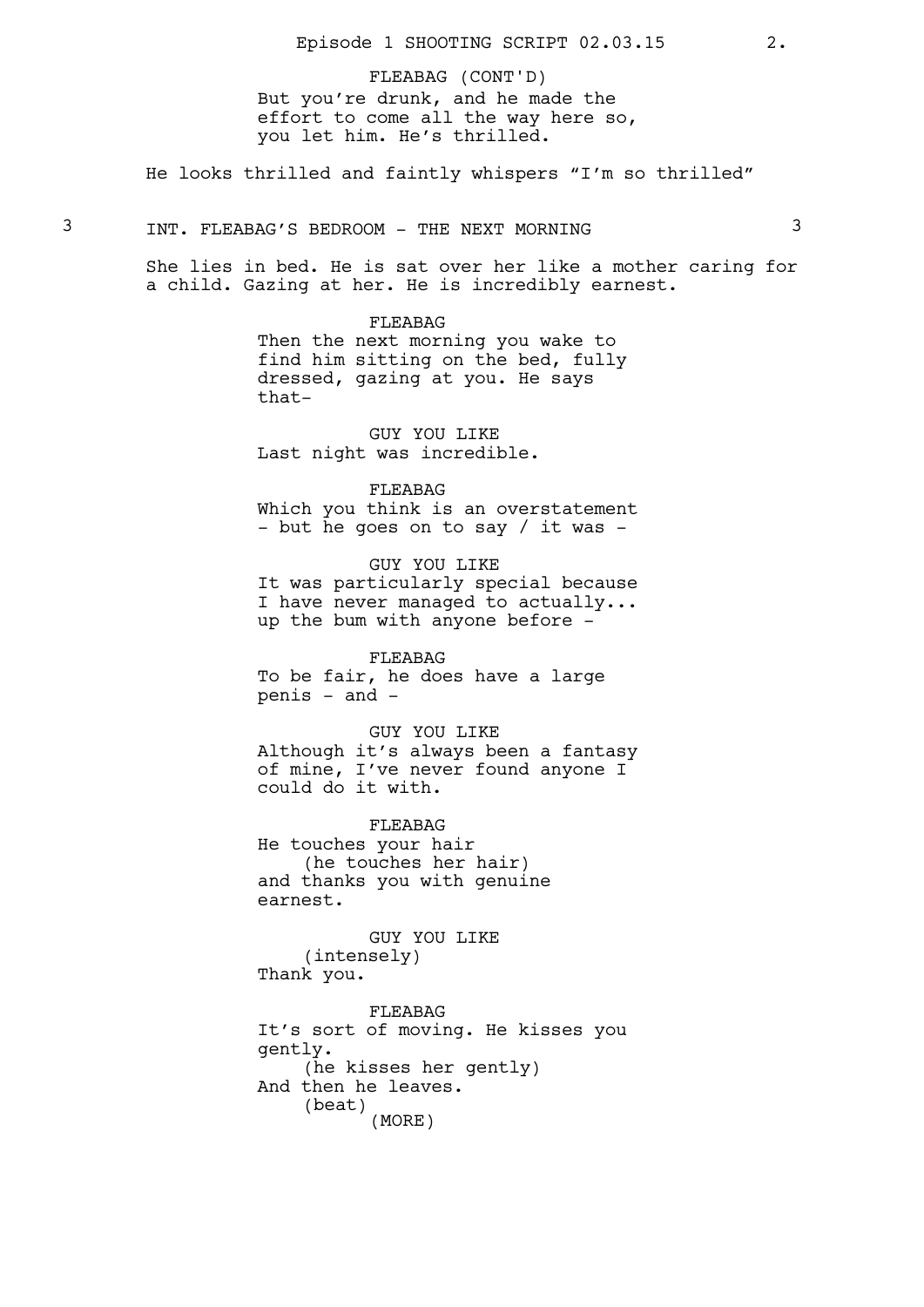FLEABAG (CONT'D)

And you spend the rest of the day wondering –

CUT TO:

## 4 4 INT. CAFE. MORNING.

Fleabag sits with a cup of tea looking up into the distance pensively. A moment of real consideration passes before...

> FLEABAG (to camera, with fear) Do I have a *MASSIVE* arsehole?

TITLE: FLEABAG

5 5 INT. AN OFFICE. LATER.

Black. Sounds of panting breath. Reveal of Fleabag, out of breath and slightly sweaty. A man sits opposite her reading a document.

> MAN Thanks for coming in today. We really appreciate you considering us for your (reading it) small business start-up loan.

> > FLEABAG

No problem.

MAN I have read your application.

FLEABAG

Thank you.

MAN It was funny!

FLEABAG Oh - ok - that wasn't my intention but...

## MAN

Great. As you are probably aware we haven't had the opportunity to support many - any women led businesses since the uh -

FLEABAG

Sexual harassment case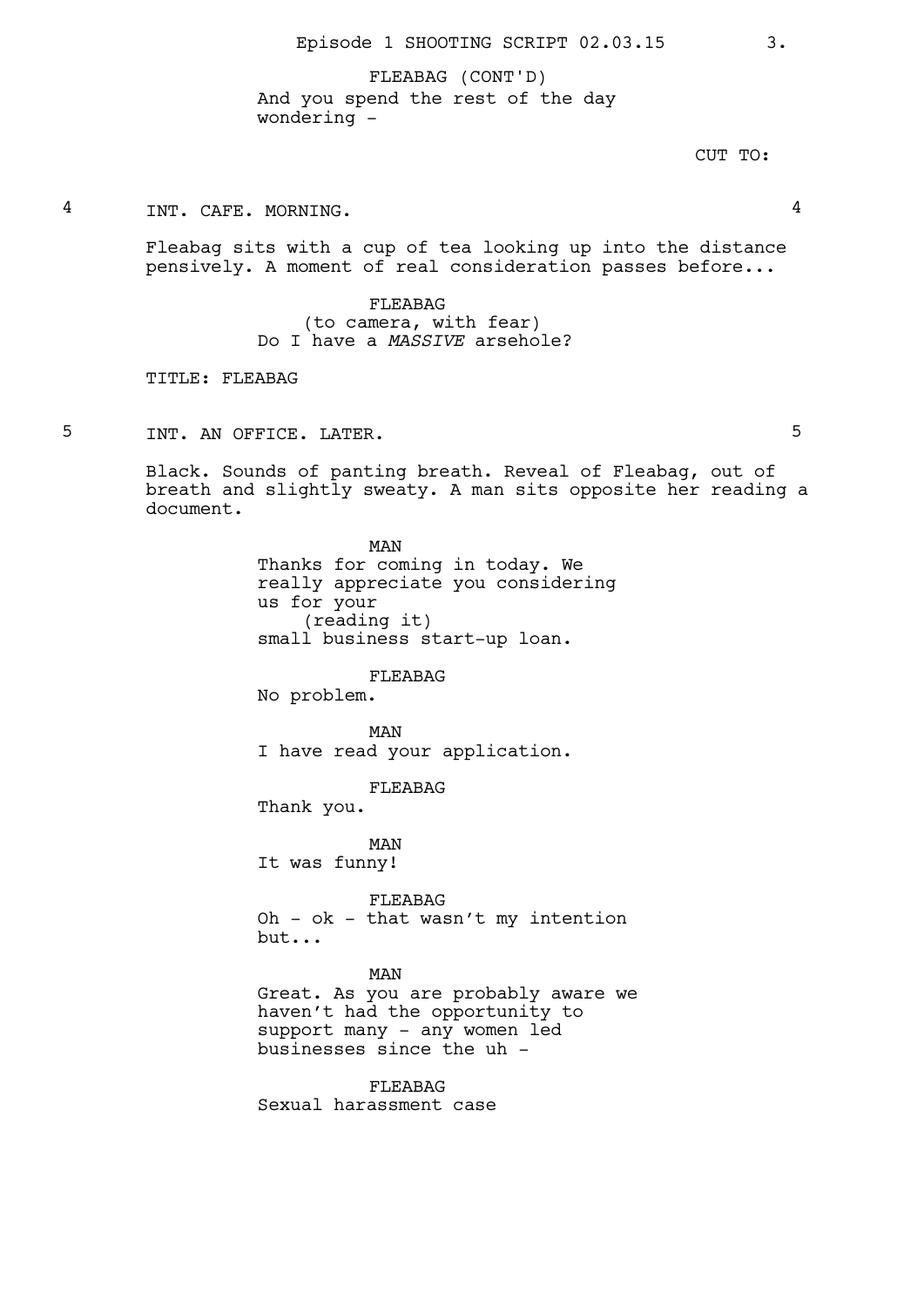MAN The sexual harassment case, yes. Are you alright?

FLEABAG Yes sorry I just ran from the station. Bit hot. I'm really excited about -

MAN

Water?

FLEABAG No,  $I'm - I'll$  be ok - actually, yes please, that would be great.

He doesn't do anything about the water.

MAN

Sure. It says here that your "cafe" has been up and running for two years - Traditionally we don't consider applications unless the business is in its embryonic stage but since this is a - young, interesting... female-led business we are willing to... double take -

He laughs. Fleabag laughs. He stops, confused as to why she is laughing. It's awkward.

> MAN (CONT'D) Yeah. There are one or two details that need to be ironed out and a couple more bits and pieces I'm going to need to see. It says here that you opened the cafe with a partner in -

Fleabag pulls her top above her head. Realises she hasn't got a top on underneath and pulls it back down again.

> MAN (CONT'D) Ah ok. Um. (Beat) I'm sorry. That won't get you very far here any more.

FLEABAG Oh no sorry. I thought I had a top on underneath.

MAN Yeah ok but -

FLEABAG No, in this case, genuine accident.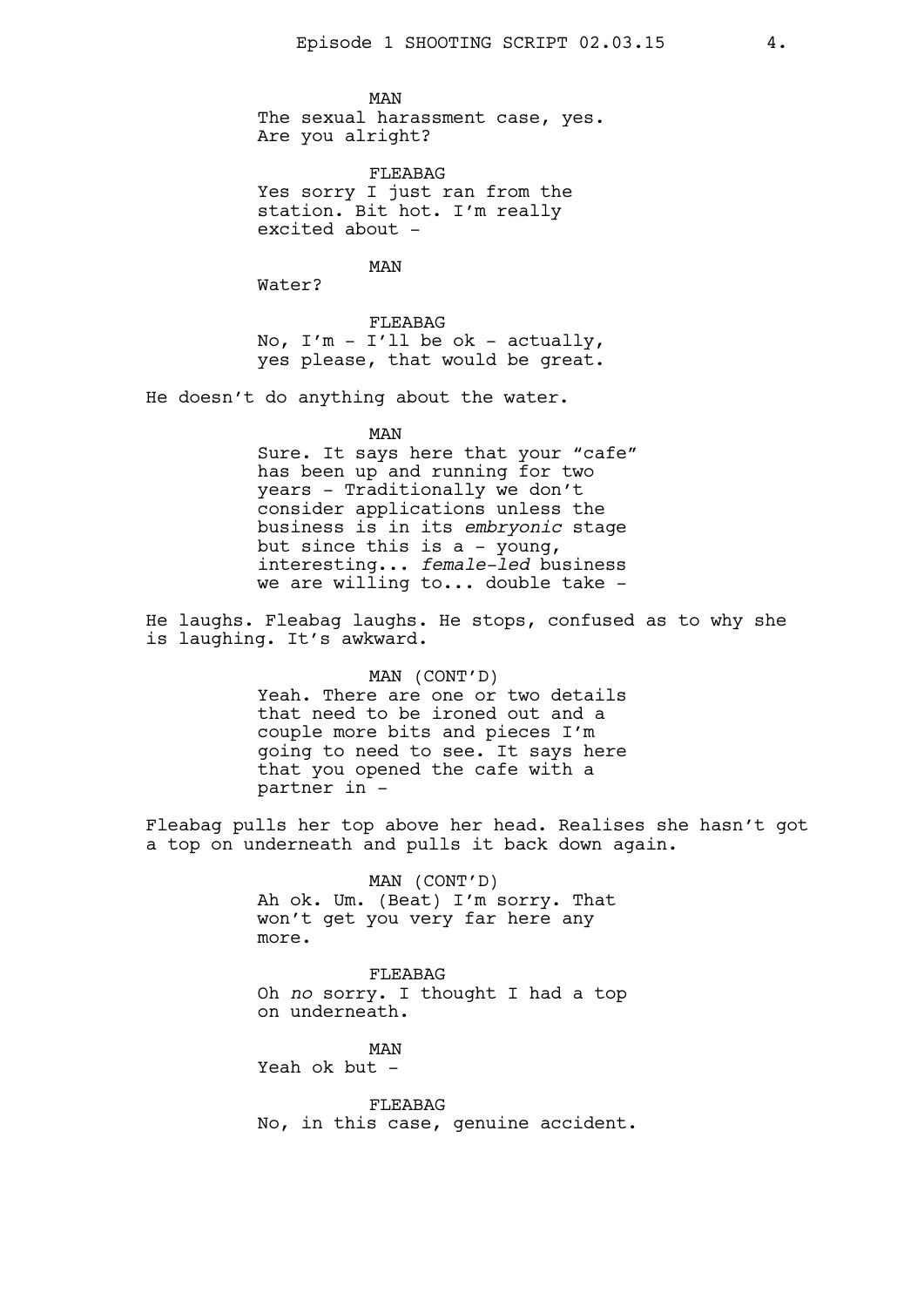MAN With our history I understand why you might have thought -

FLEABAG No, I wasn't trying to - Jesus I was hot!

MAN I take this sort of thing very seriously now.

FLEABAG No I'm not trying to shag you, look at yourself!

## Beat.

MAN Ok. Please leave.

FLEABAG What? But, you don't understand, I need this loan -

MAN Please just leave.

She gets up and starts to leave

FLEABAG

Perv.

MAN

Slut.

FLEABAG

Wow.

MAN Please leave.

FLEABAG You please leave.

MAN It's my office.

FLEABAG

Yeah?

MAN

Ok.

He leaves. Fleabag puts her head in her hands.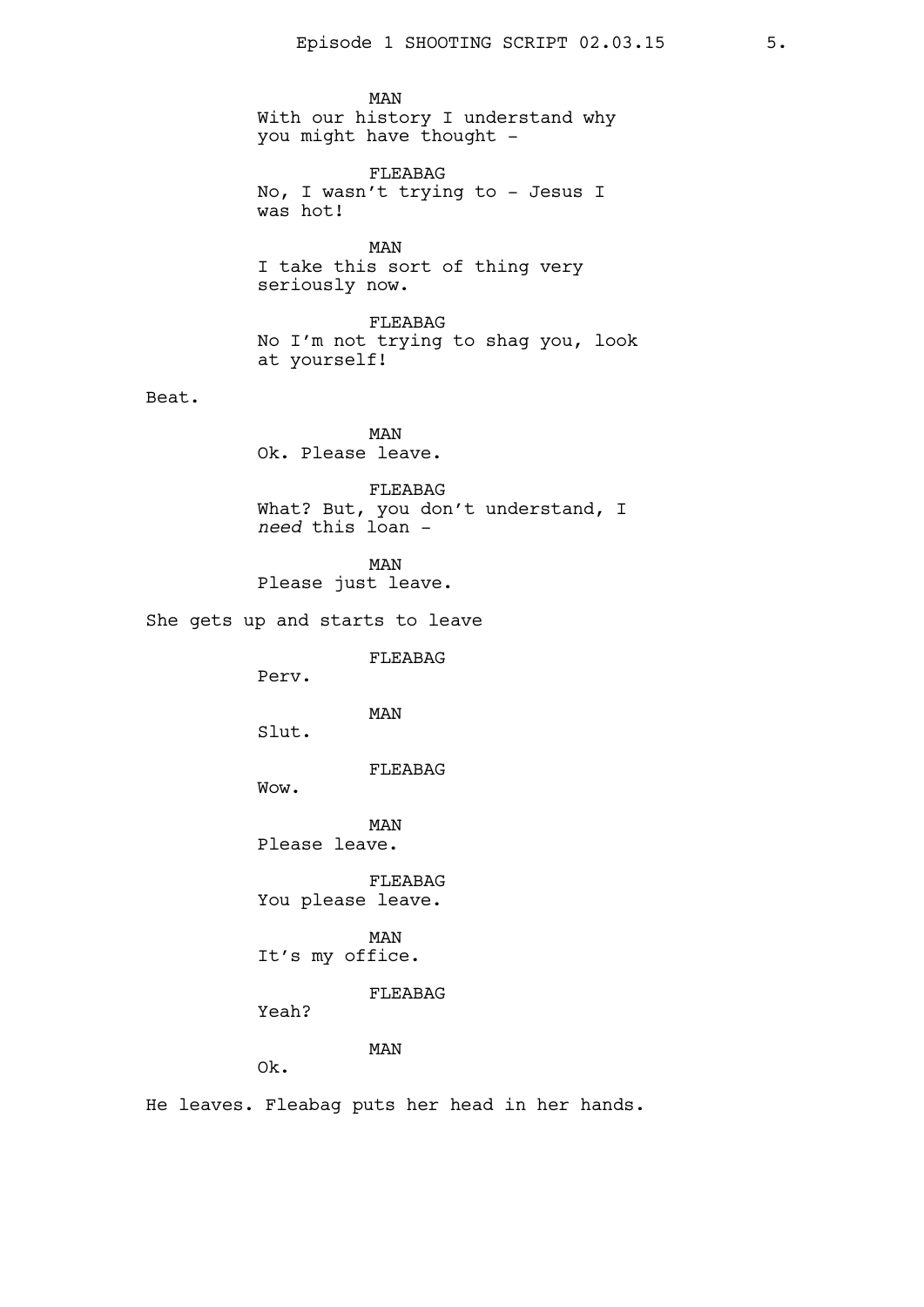## 6 6 INT. BUS. LATER.

Fleabag is sitting. Bored. She grabs a paper and looks at it. We see a gratuitous picture of a half-naked women in an advert for mortgages. Next to it there is an article which reads: Has the word "feminism" become dirty? She raises her eyebrows.

She looks up and catches the eye of a man who is looking at her over his paper. She looks at the camera and raises her eyebrows slightly. He pulls his paper down and reveals that he has a REALLY tiny mouth with very large front teeth. Close up of the mouth.

Fleabag subtly looks at the camera and does an impression of his tiny mouth. She quickly looks down. She tries not to smile and we can see she is trying to let her eyes flick to us in amusement.

He looks down. She looks down. They both look up at the same time. A couple of people are noticing. Smiling too. It's all eyes flicking and subtle grinning. Fleabag grimaces slightly.

Bus Rodent smiles at her. She smiles back. He smiles at her again. She smiles back again. Someone presses the button. They both stand up at the same time. They do a little awkward laugh at each other. They stand next to each other.

> BUS RODENT (really giggly) Wow... so this doesn't happen very often does it?

FLEABAG (really giggly) Nooo no... I suppose it's quite rare. (to the camera) I hate myself.

Bus Rodent smiles at Fleabag awkwardly for a second then -

BUS RODENT Are you going to work?

FLEABAG Well actually I -

BUS RODENT Ok. This might sound a little crazy but I think I should take your number and I think I should call it and ask you to go out for a drink with me.

FLEABAG Um...  $I -$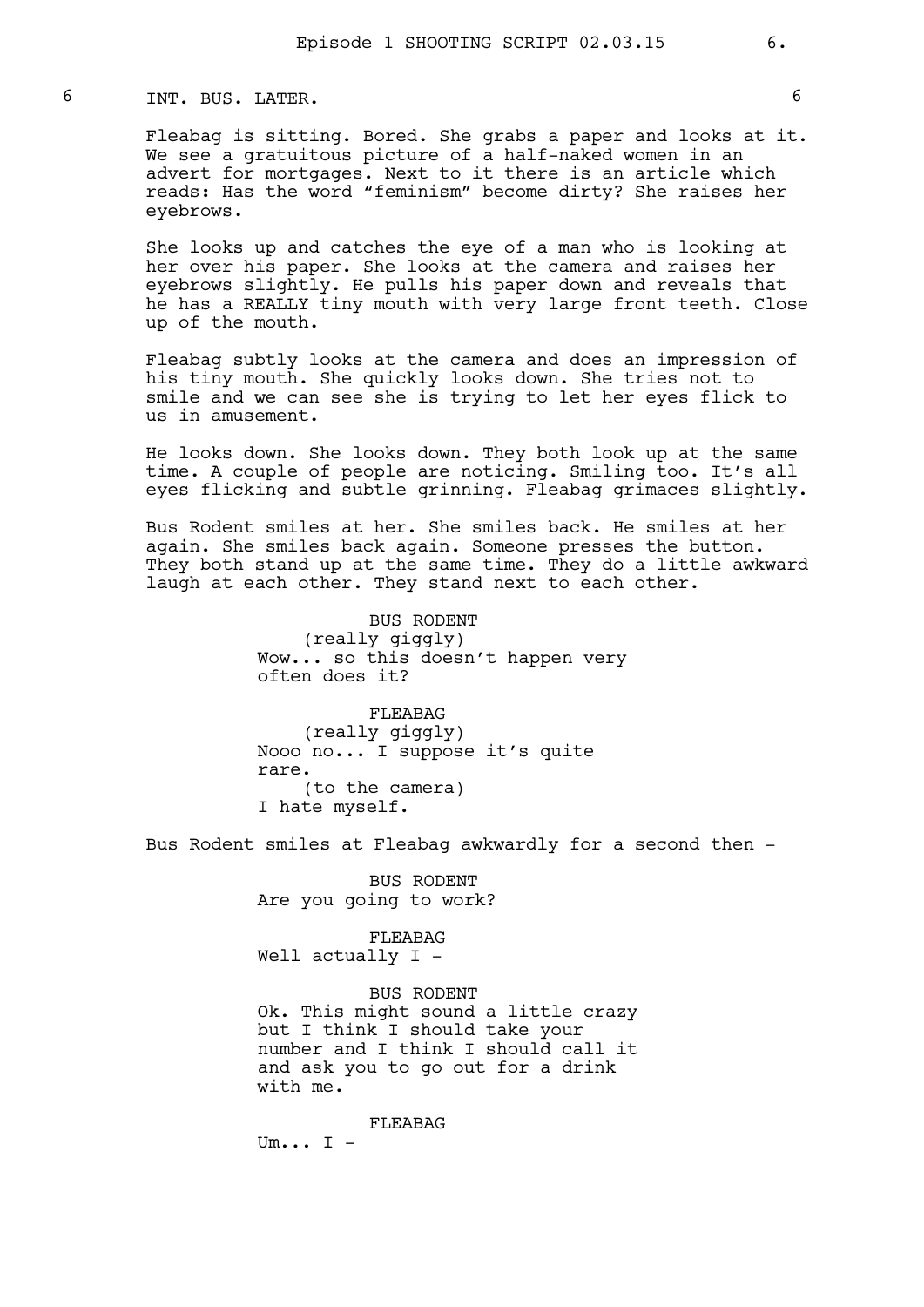BUS RODENT Fuck me, you've got a boyfriend.

FLEABAG No... we actually broke up quite recently -

BUS RODENT Oh no I'm so sorry slash really pleased. How the hell did he fuck that up?

#### FLEABAG

Uh...

# 7 7 INT. FLEABAG BEDROOM. NIGHT. FLASHBACK.

Fleabag is lying in bed with her computer in her lap and a pizza. She takes a bite. She is working on a spread sheet. She flicks over to her CV. She flicks over to BBC news website. She clicks on a video of Obama giving a speech. She goes very serious. She starts touching herself.

Suddenly a young man lurches into shot.

HARRY What are you doing!?

She flips the laptop down quickly

FLEABAG

Nothing.

Beat. Harry gets up, opens the wardrobe, takes out a bag and starts packing some things.

FLEABAG (CONT'D)

Baby..?

HARRY I know what you were doing.

FLEABAG I was watching the news!

HARRY (genuine) Really?

FLEABAG

Yes!

HARRY (genuine) Really?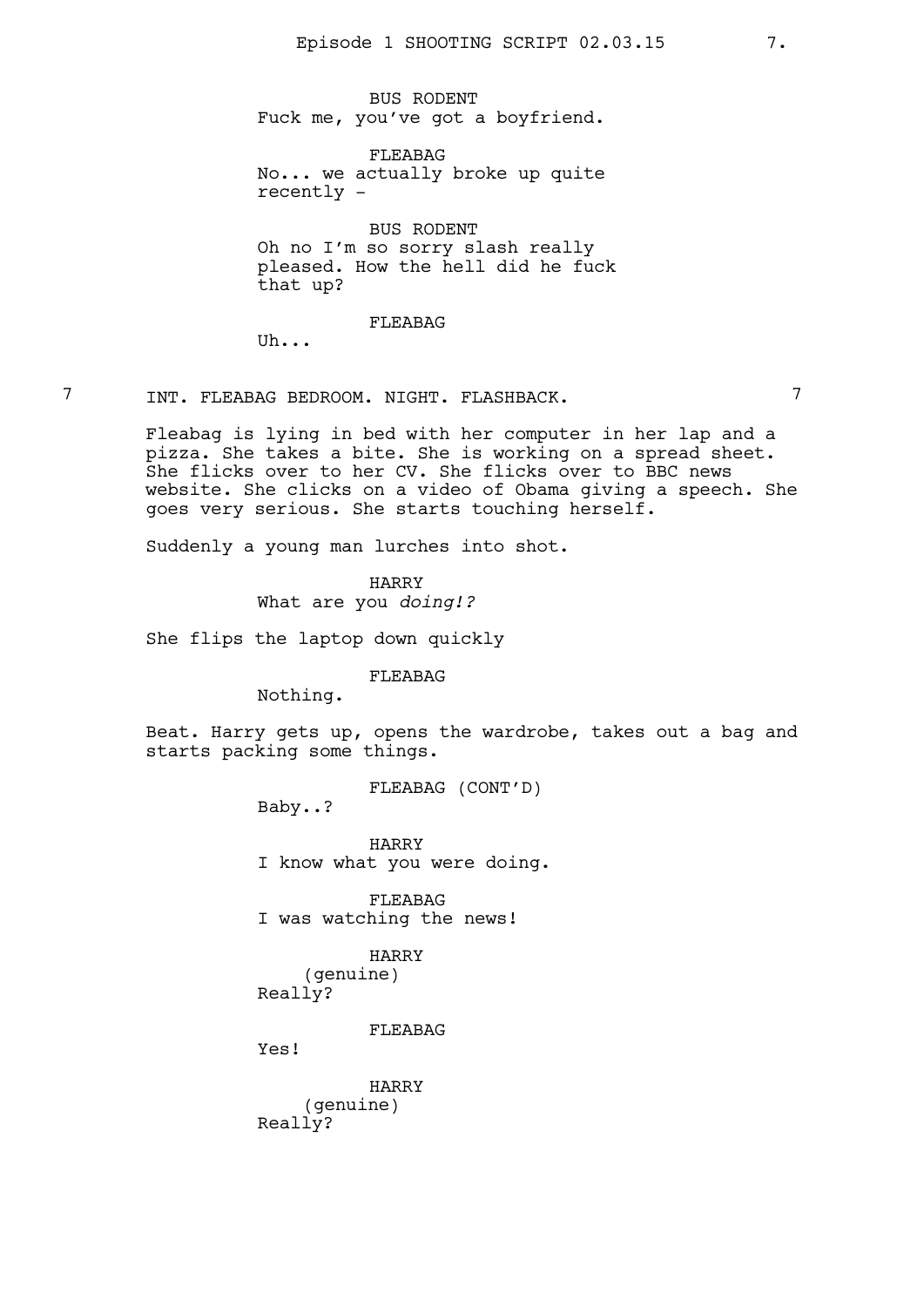FLEABAG

Yes!

HARRY (vulnerable) What was he talking about?

Beat

## FLEABAG

What?

HARRY (vulnerable) Please. I need to hear this. What was he talking about?

Long pause

#### FLEABAG

Iraq?

Hurt and furious Harry manically starts packing again.

FLEABAG (CONT'D)

Baby-

HARRY Don't say anything.

She doesn't.

HARRY (CONT'D) Please don't stop me leaving.

She doesn't move.

HARRY (CONT'D) Please don't.

FLEABAG

Ok.

HARRY

DON'T.

He pauses. Then picks up his stuff. He goes into the drawer and empties all the condoms and her vibrator into his bag.

FLEABAG

Wow.

HARRY I've really tried to be there for you through this. You can't say I haven't tried.

She nods.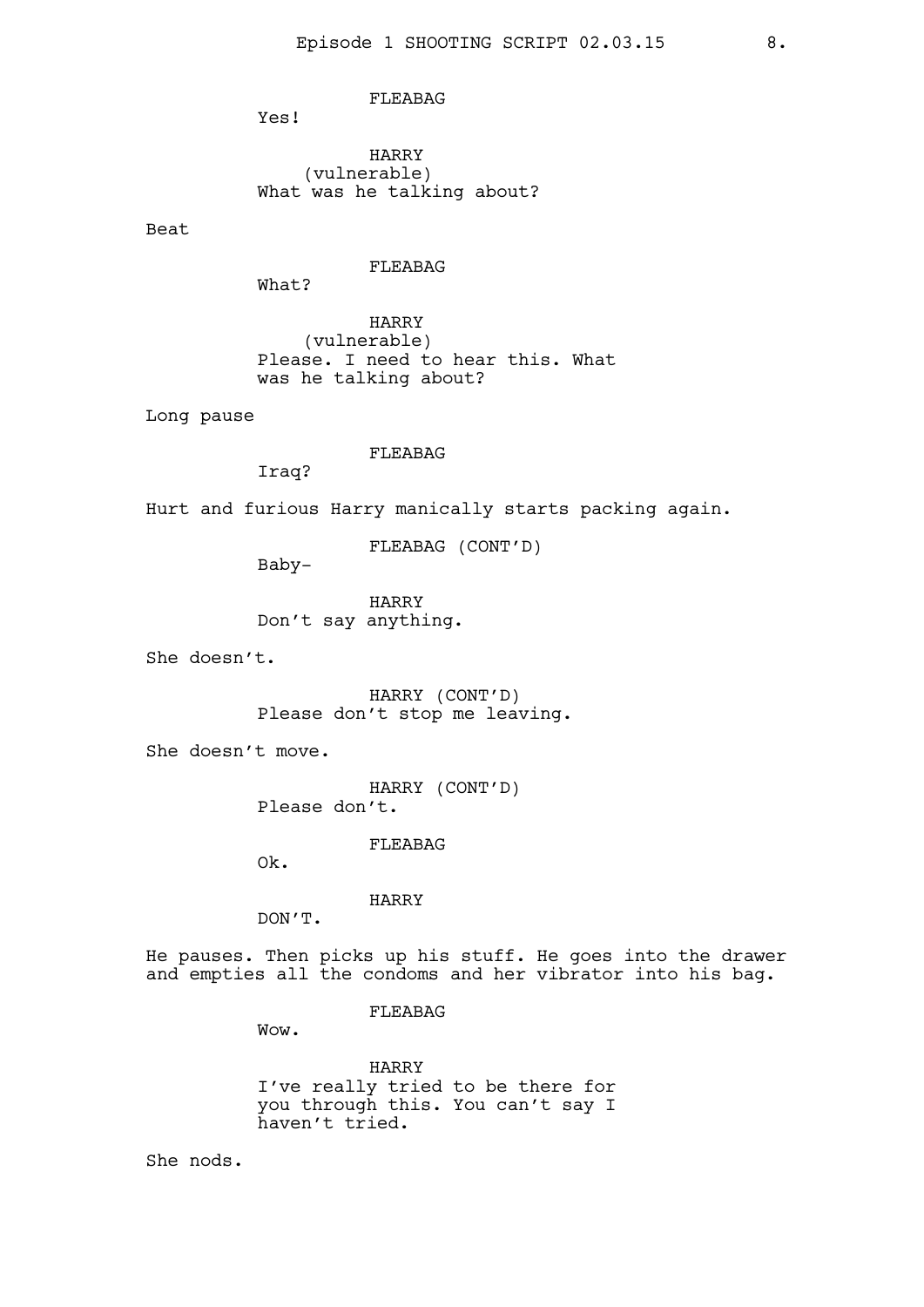HARRY (CONT'D) Don't say anything. And please don't contact me. Or turn up drunk at my house in your underwear. It won't work this time. FLEABAG (to camera) It will. HARRY (sadly) I'm um... I'm taking the posh shampoo. (beat, angry) He was talking about democracy. 8 INT. BUS. CONT. 8 FLEABAG Oh he was just - he was really supportive with my work, he'd cook all the time, run baths, hoover, laugh at my jokes, he was great with my family and my friends loved him. (beat) Plus he was really fucking affectionate. He laughs like she's told a brilliant joke. Bus stops. BUS RODENT Sounds like a dickhead! They both get off. 8A EXT. STREET. CONT. BUS RODENT So um... is that a... 'Yes, you can have my number?' FLEABAG Um yes! I guess, yes. That's a yes. BUS RODENT Oh my god. Great! (gives her his phone, she types her number in) I'll be sure to treat you like a nasty little bitch.

He winks at her. She looks at us with raised eyebrows. She hands the phone back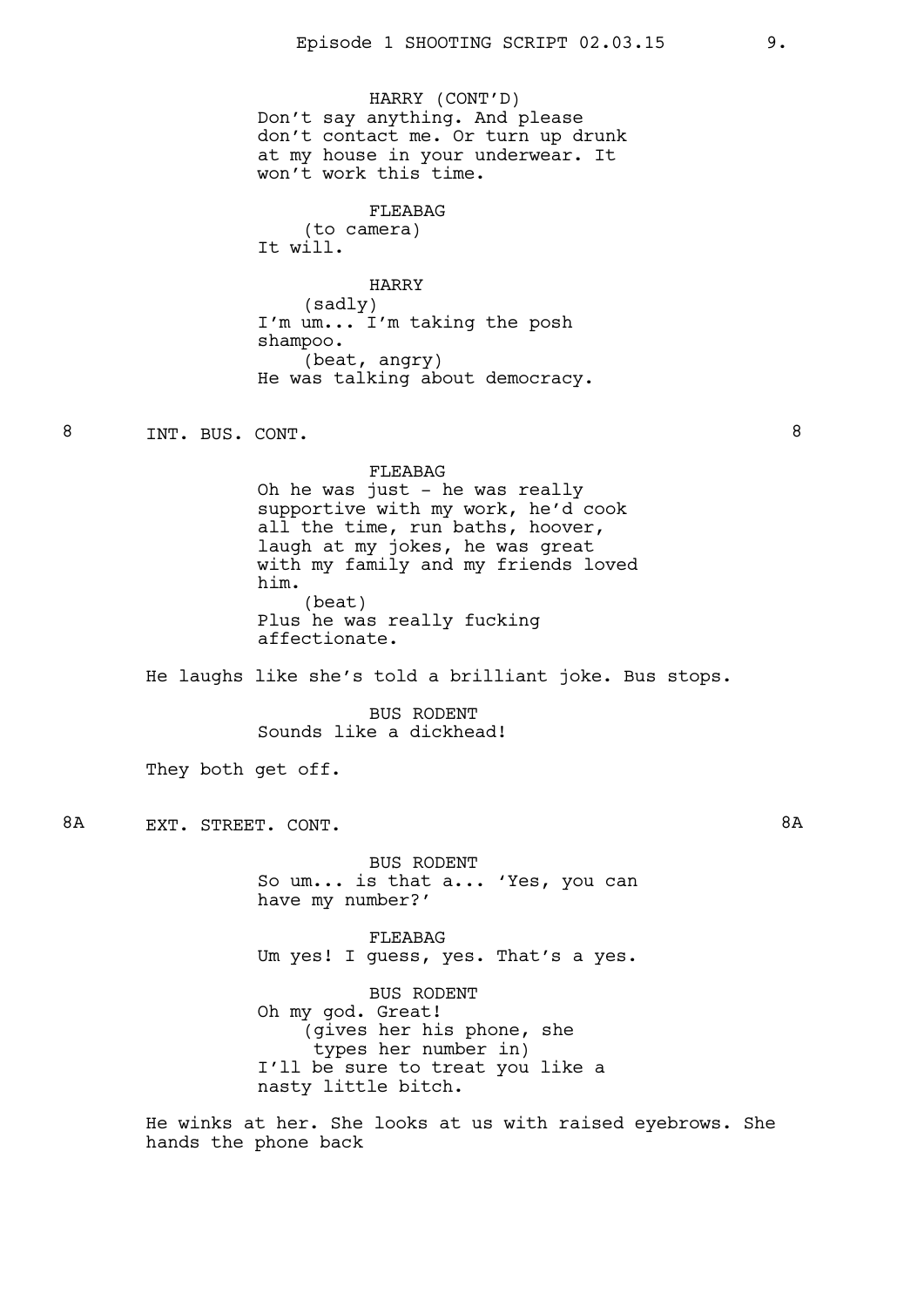BUS RODENT (CONT'D) That was a joke, by the way.

## FLEABAG

Oh, I know!

She looks at us. Visibly disappointed. She looks back at him.

BUS RODENT Wow! Ok. Cool. I'll buzz you then. (he jogs off, grinning) Can't stop smiling!

9 9 INT. STEPS. LECTURE HALL. CONT.

Fleabag runs up the stairs. There is a sign that reads: "TODAY'S LECTURE: "WOMEN SPEAK".

9A 9A INT. CORRIDOR. CONT.

Fleabag enters the sparsely full corridor and walks towards a serious, well dressed woman standing, reading a kindle.

> FLEABAG (to camera) My sister. She's uptight and beautiful and probably anorexic, but clothes look awesome on her so...

She reaches Claire who puts her kindle away

CLAIRE You're almost late.

FLEABAG I had to do a flash poo in pret.

CLAIRE Ugh christ, did you wash your hands?

FLEABAG (wiping her hand on Claire's face) Course not.

CLAIRE Oh my GOD. You are DISGUSTING. Fucking hell.

She takes a antibacterial gel out of her bag. They walk.

FLEABAG (to the camera) Mum died two years ago. (MORE)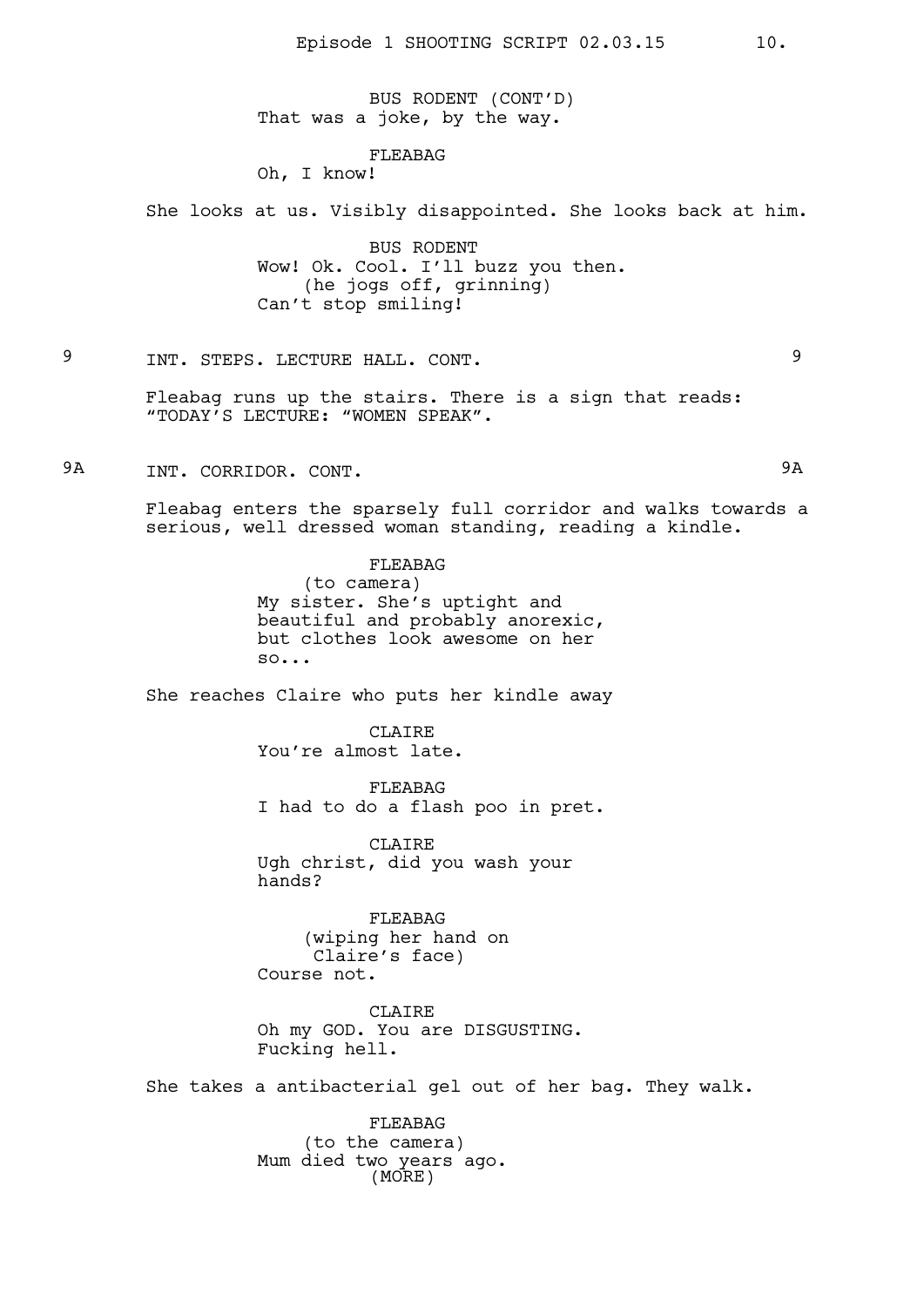## FLEABAG (CONT'D)

She had a double mastectomy, and never really recovered. It was particularly hard because she had amazing boobs. My sister's got whoppers. I mean - just  $look$  at them - But she got all of Mum's good bits.

# 10 TNT. LECTURE THEATRE. CONT. 20

No.

Claire and Fleabag enter and look for seats amongst the gradually filling lecture theatre.

> CLAIRE Heard from Dad?

## FLEABAG

(to camera) Dad's way of coping with two motherless daughters was to buy us tickets to feminist lectures, start fucking our Godmother and eventually stop calling. (to Claire) You look tired.

CLAIRE Thanks. I've been sleeping really well recently.

They sit. Fleabag is taking her coat off. Claire eyes her top.

#### FLEABAG

Shit. (pulls the coat back on) I'm wearing the top that she "lost" years ago. Shit.

CLAIRE Do you wanna take your coat off?

#### FLEABAG

Nope.

#### CLAIRE

Ok.

Beat. Someone squeezes through the row. They're all really polite. They sit back down.

> CLAIRE (CONT'D) So any luck with -

FLEABAG Oh GOD, can we just relax / for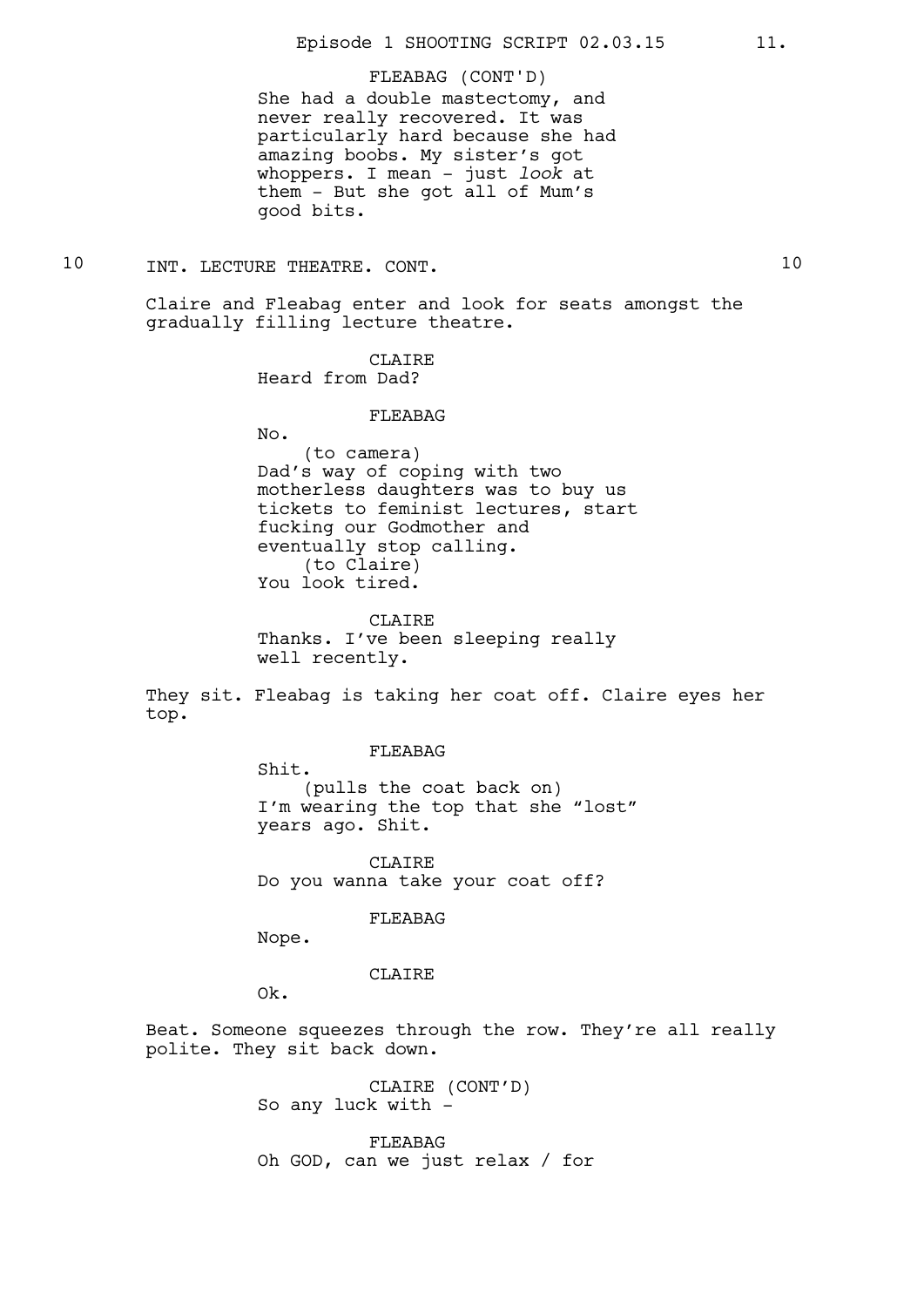CLAIRE I WAS GOING TO ASK HOW IT WAS GOING WITH THE CAFE?!

FLEABAG I KNOW I JUST DON'T WANT TO TALK ABOUT IT YET.

CLAIRE FINE. WE WONT TALK THEN.

### FLEABAG

FINE.

Beat.

FLEABAG (CONT'D) Hair looks nice.

CLAIRE

Fuck off.

Beat. Claire reads her kindle. Fleabag stares at her.

FLEABAG (to camera) The only thing harder than telling your super-high-powered-richanorexic-super-sister you have run out of money is having to ask her to bail you out. (beat she looks at Claire) I'm just going to ask her. (beat) I'm just going to ask her. (beat) I'm just gonna as-CLAIRE Do you need to borrow money? FLEABAG (petulant) NO. (to camera) Can't do it. Can't do it. CLAIRE So business is good then? FLEABAG

(petulant) Yes. Really good. Really really good. It's really good.

CLAIRE Sounds like it's really good.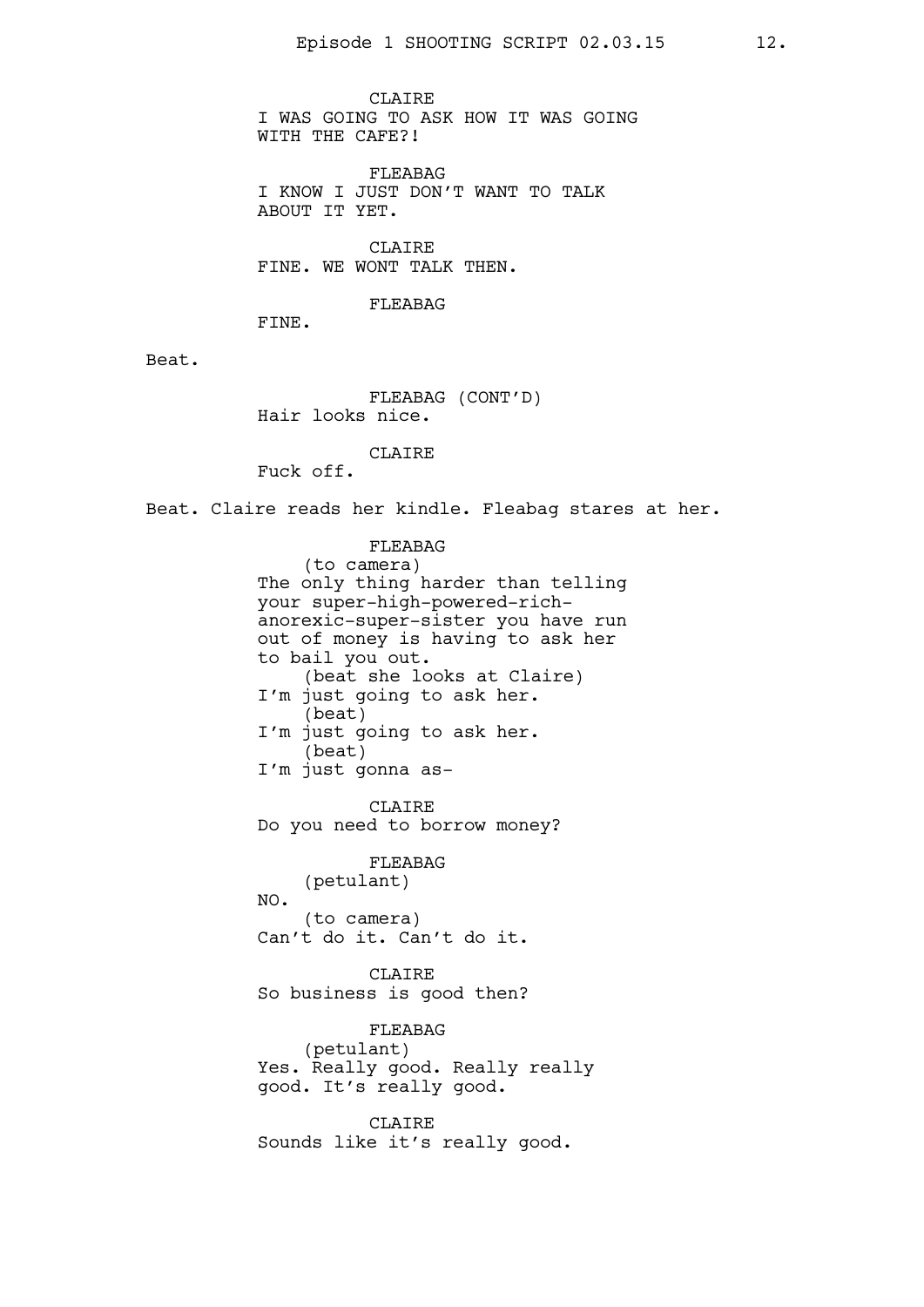FLEABAG

It is.

11 INT. CAFE. FLASH BACK. 11

Fleabag is at the counter. A man walks in.

FLEABAG

Hey.

## YOUNG MAN

Hey.

He goes to sit down.

FLEABAG Can I get you anything?

YOUNG MAN No thanks. I'm good.

He sits down. Beat. He then plugs in his computer. Fleabag frowns. He then plugs in his phone. He then thinks, unplugs his phone. Plugs in a multi-plug, plugs in his phone again. He then plugs in his kindle.

> FLEABAG Um - you sure I can't get you anything.

YOUNG MAN Oh sorry. Course. I'll have a... tap water please.

Fleabag begrudgingly gets a guineapig shaped cup out of the cupboard. YOUNG MAN looks at all the pictures.

> YOUNG MAN (CONT'D) What's with all the quinepigs?

11A INT. LECTURE HALL. CONT

Claire is reading.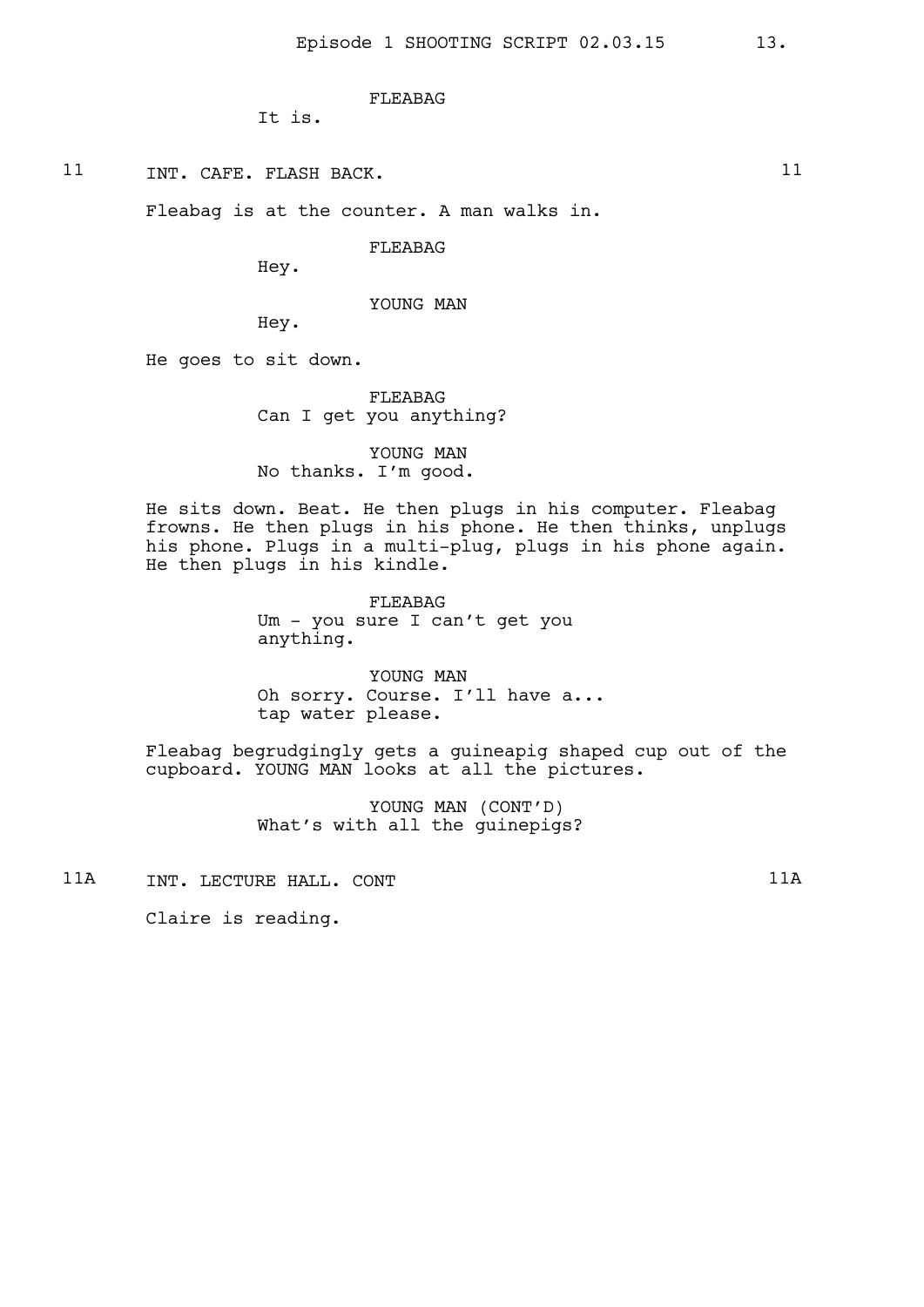### FLEABAG

(to camera) I run a guineapig themed cafe, but it's out of cash and it's going to close unless a cheque falls out of the sky or a banker comes on my arse, but neither are going to happen and I don't want to justify the banker man with a proper mention so I'm not going to talk about him or how I do sometimes wish I could admit to not having morals and let him come on my arse for ten thousand pounds but apparently we're not supposed to do that. So I won't. Even though I could.

11B INT. CAFE. FLASHBACK. CONT. 11B 11B

Fleabag turns to the YOUNG MAN

FLEABAG It's a long story... my- it's -(she hesitiates) It's just a theme. A quirky, pretentious theme. Y'know. Gets the punters in.

Shot of the cafe. Painfully empty. Man smiles gently.

12 INT. LECTURE THEATRE. 12

Fleabag is eating a sandwich. Claire is not.

CLAIRE Is Harry helping?

FLEABAG We broke up.

CLAIRE What?! Again?

FLEABAG If you see him, I'm a wreck ok.

CLAIRE God. Just don't get drunk and scream through his letter box again.

FLEABAG Thanks for the vote of confidence. Don't get drunk and shit in your sink again.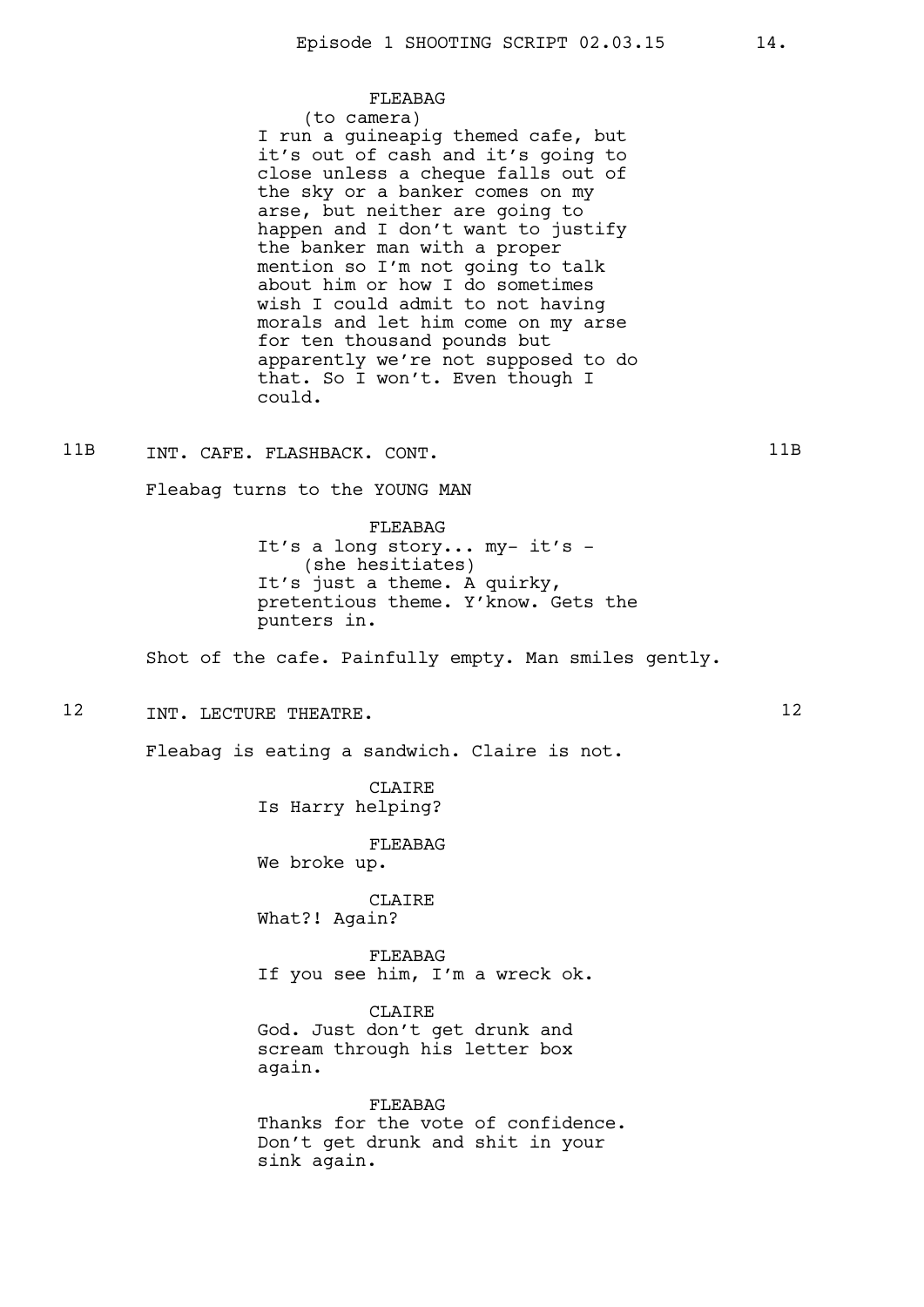CLAIRE (flipping out) When are you going to stop bringing that up?

FLEABAG When you do something better.

CLAIRE I have two degrees, a husband and burberry coat.

FLEABAG You shat in a sink. Nothing is ever going to be good enough.

Someone squeezes past. They're really polite again. They sit.

FLEABAG (CONT'D) I swear there are pants that give you thrush.

CLAIRE Where are they from?

FLEABAG (checks, then is thrown) Dunno.

CLAIRE (sees them) There you go. You shouldn't wear such cheap materials. They don't let your fanny breathe.

#### FLEABAG

I know.

## 13 INT. CHANGING ROOMS. FLASH BACK. 13

Boo and Fleabag are in adjacent changing rooms. Boo is manically trying things on. Fleabag is dressed and exiting her cubicle. There is a deep affection between the girls.

#### FLEABAG

I need new sexy pants.

## BOO

(in her cubicle) I hate my body I hate my body I hate my body. Have you found anything? Fucking last minute bastard trendy parties. Why do we do it to ourselves?! I look PREGNANT.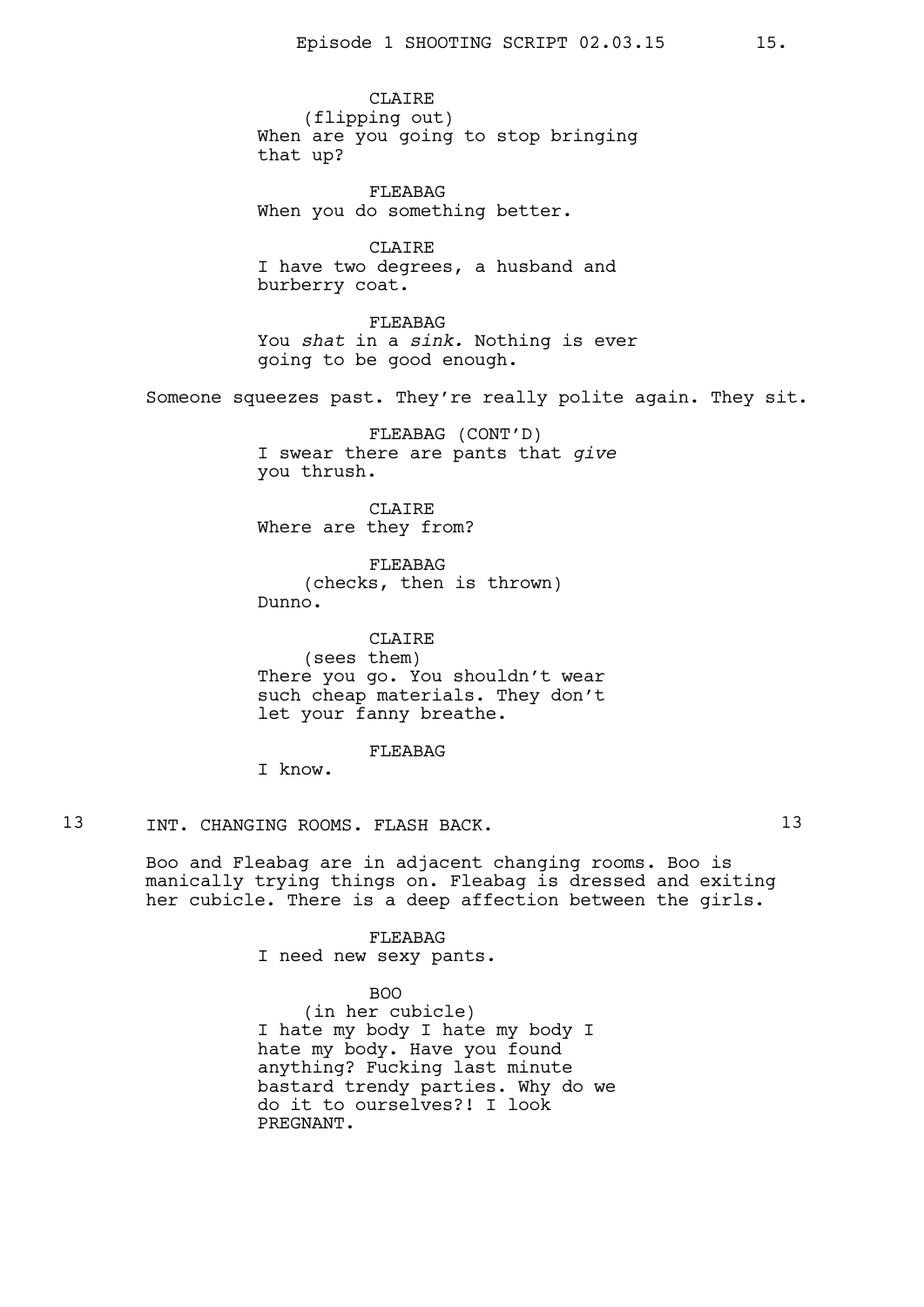She steps out of her cubicle in a badly fitted dress to find Fleabag holding her coat.

> BOO (CONT'D) Oh god definitely not. That does nothing for you. I hate that.

Fleabag just looks at her.

BOO (CONT'D)

What?

FLEABAG These are my clothes, Boo. I've been wearing these all day.

BOO Oh my god. Were you wearing your coat?

FLEABAG Yes. But - nothing here looked good so I thought I'd just wear what I was wearing today.

BOO Are you joking?

FLEABAG Are you joking?

BOO (unsure) Yes...?

Beat. They chuck clothes at each other.

FLEABAG

OH MY GOD. I'VE GOT TO GET A WHOLE NEW OUTFIT NOW WHY DIDN'T YOU TELL ME BEFORE I'VE BEEN SO MANY PLACES TODAY.

BOO

YOU HAD YOUR COAT ON!! IT'S NOT THAT BAD IT'S JUST NOT - OH GOD I'M SORRY I LOVE YOU I'LL BUY YOU PANTS I'LL BUY YOU SEXY PANTS!

14 INT. LECTURE HALL. CONT. 14

Claire now eats a sandwich. Fleabag watches her.

FLEABAG (whispers to camera) Maybe she's not anorexic. Maybe clothes just - bitch.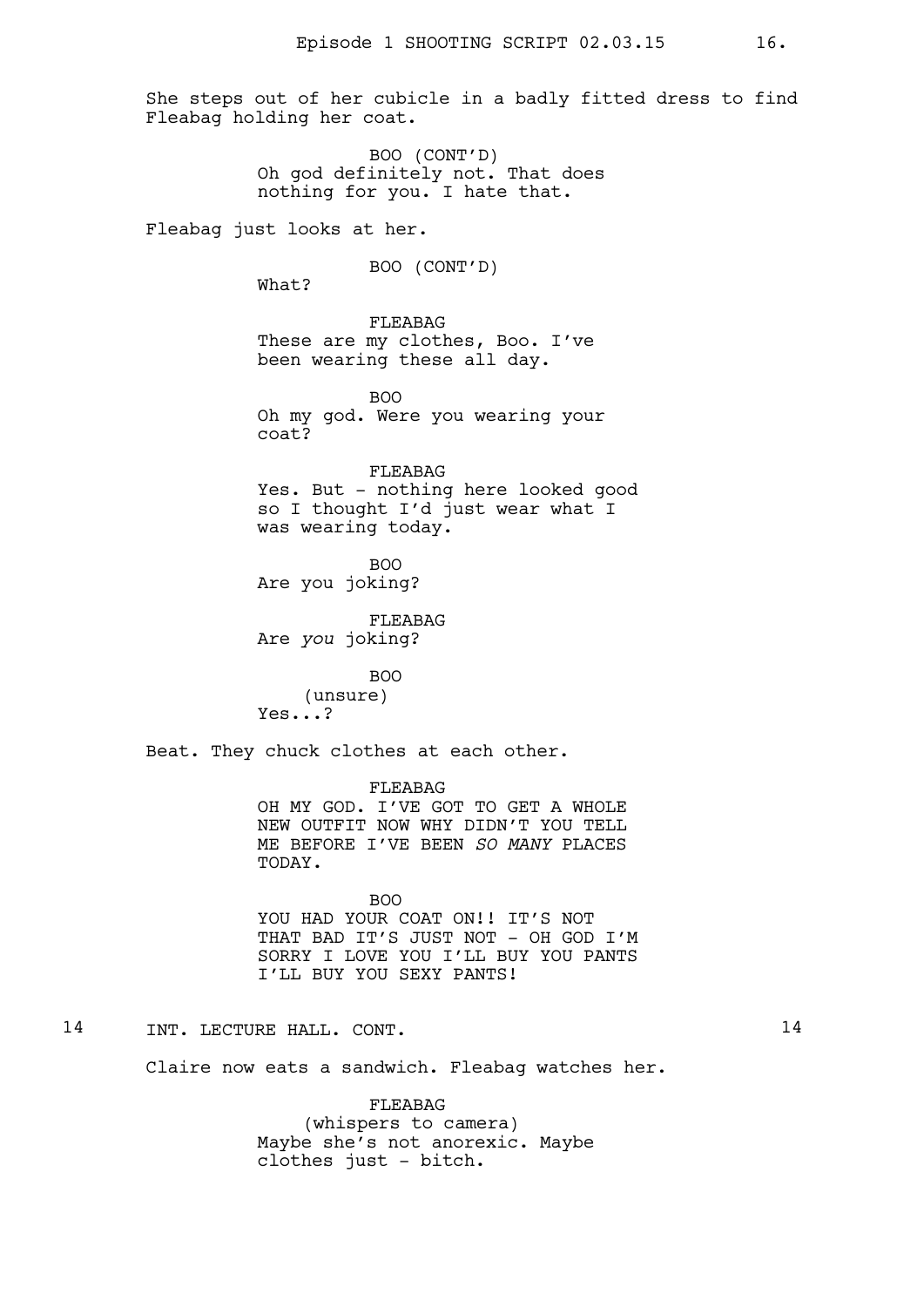Everyone claps. Sound of a mic as the lecturer settles on stage. She is a middle aged, confident, middle class woman. We intercut with their reactions.

#### LECTURER

Gosh look at you all! Thank you so much for coming to "Women's Speak opening women's mouths since 1998". I am overwhelmed by how many faces I see before me! What an honour. Now, before I begin, I want to ask you a question. The same question that inspired me to give this lecture. The same question that was posed to women all around this country with, well frankly, shocking results. Now, I don't know about you, but I need some reassurance. (little laugh) So, I pose the same question to the women in this room today: Please raise your hands if you would trade five years of your life for the socalled "perfect body"?

Fleabag and Claire raise their hands instinctively. Everyone stares at them. They put their hands down guiltily.

> FLEABAG (whispering to Claire) We are bad feminists.

CLAIRE (slight smile) I want my top back.

## FLEABAG

Ok.

15 INT. STEPS. LECTURE HALL. CONT. 15

Fleabag hands Claire her top and ties her coat up tightly.

CLAIRE Won't you get cold?

FLEABAG No, I have really hairy nipples.

Pause. Claire looks sadly at her.

FLEABAG (CONT'D)

What?

Claire suddenly tries to hug Fleabag. Fleabag flinches and ends up whacking her head.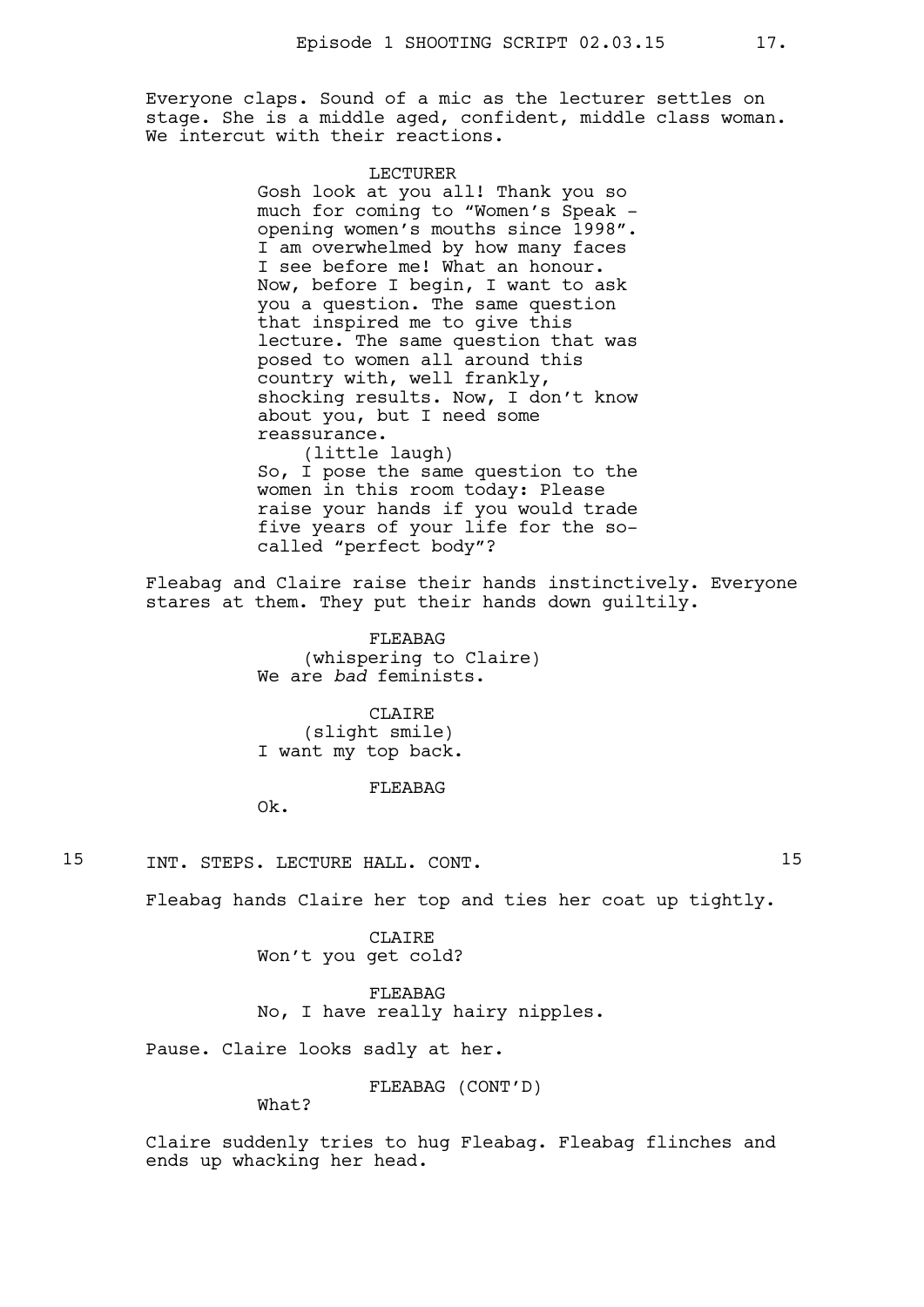CLAIRE OW FUCK. FLEABAG What was that! CLAIRE What!? It was a - fucking hug. FLEABAG Well it was terrifying! Never do it again. Fuck.

CLAIRE (hurt) I'm just trying to - I'm trying - (this is not easy) Do you want to go for a drink or -

FLEABAG I have plans.

CLAIRE (frosty again) Ok. Fine. Sure. See you next time Women Speak, then.

FLEABAG

Yeah.

She leaves. Fleabag watches her go. A tinge of regret for turning her down. A woman from the lecture passes.

> FLEABAG (CONT'D) Do you want to go for a drink?

WOMAN (confused) No.

Some time goes past. She gets a text. It reads: "BUS RODENT: Still smiling. :)" She grimaces. And then texts back: "Oh my god me too!.. You free tonight?"

16 INT. PUB. NIGHT. 16

Bus Rodent now sits with Fleabag. He is talking animatedly through his tiny mouth. They both have drinks. She pushes some crisp towards him. He eats one like a hamster. Fleabag raises her eyes to the camera.

> FLEABAG He's telling me that-

BUS RODENT Yah, my sister is deaf.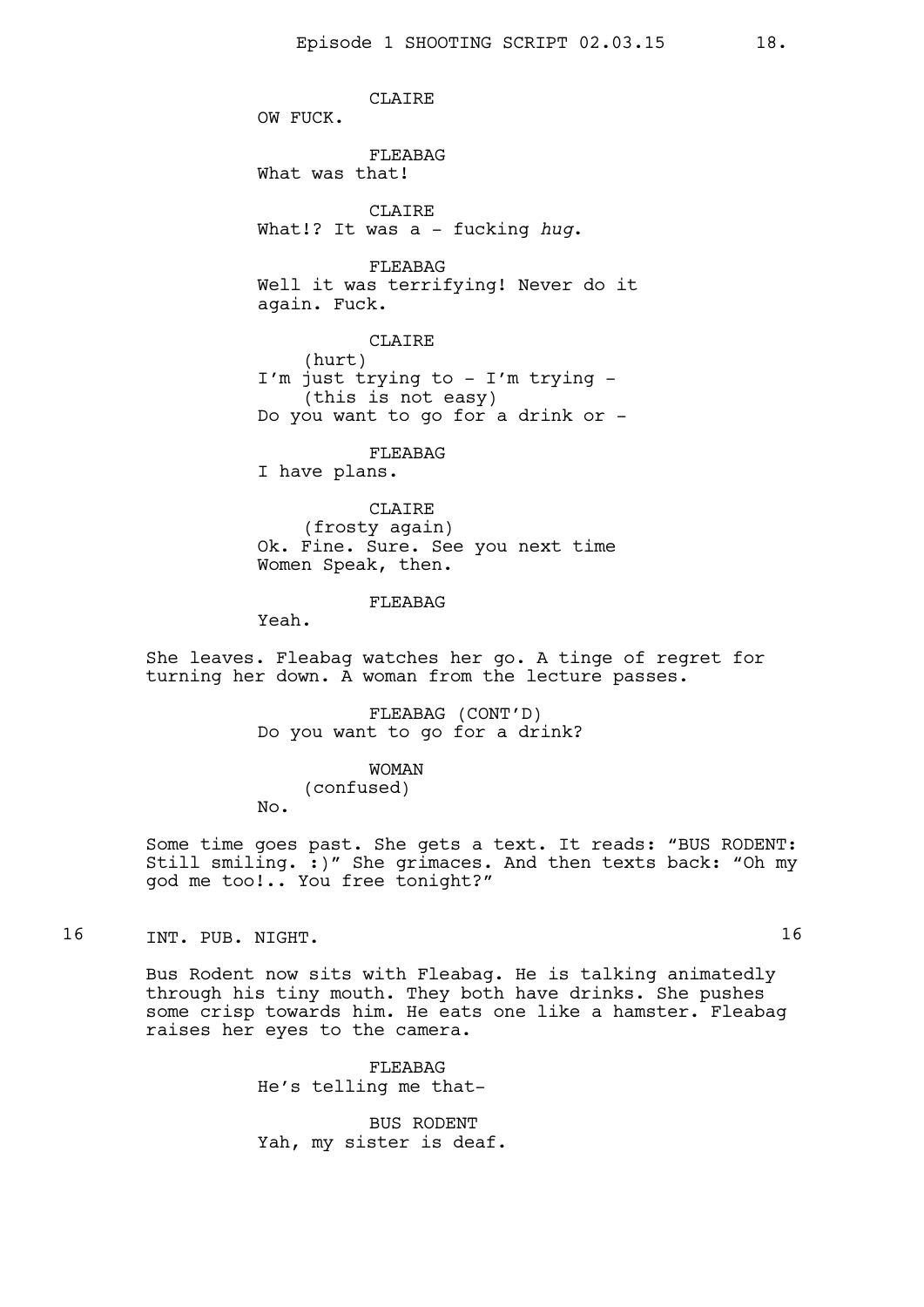FLEABAG Which is his way of letting me know that he is interesting and sensitive. Which is fine. (to Bus Rodent) So you use sign language with her?

BUS RODENT (genuine) God no. I didn't have time to learn sign.

FLEABAG (to camera) Didn't have time.

BUS RODENT Yah, but you see we grew up together so she can lip read me like, really well.

FLEABAG Really!? Wow. Lip reading is very dependent on -

BUS RODENT Yah also she's like really into really deep base because she can feel the vibrations y'know -

The sound of his voice fades out as Fleabag imagines she is deaf, lipreading him. All she can see is 0000000000000 which is written on the screen next to his mouth. She looks at another punter. He is clearly saying "When was the last time you fucked a teenager?", which is written on the screen. She looks at a woman with a scarf round her head clearly saying "and I woke up and he had just shaved my whole body.. My eyebrows and everything. See (she points), pencilled". She looks back at Bus Rodent who is still talking. No sound. OOOOOooooo written on the screen.

> FLEABAG (to camera) Poor deaf bitch.

BUS RODENT So, I'm just going to go for a wazz.

He goes. Fleabag nicks a twenty pound note out of his wallet. He reappears and picks up his wallet from the table.

> BUS RODENT (CONT'D) Same again while I'm up? Or a little cockytail? Or a shot!?

FLEABAG Or we could just go back to mine?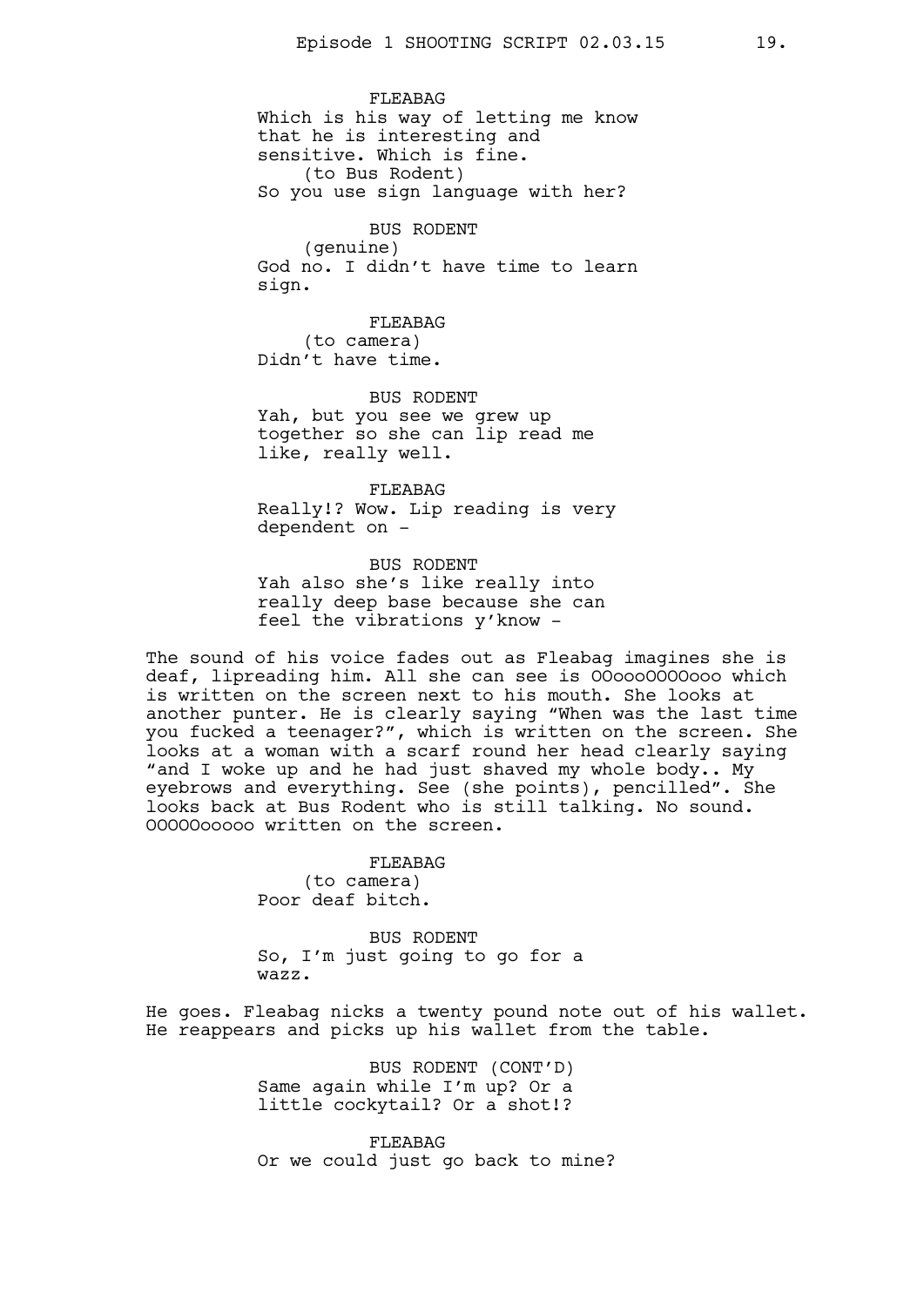BUS RODENT Oh! Wow thanks, but I've got work tomorrow.. another drink though?

FLEABAG I could just come back to yours?

BUS RODENT It's a pretty early start though so-

FLEABAG I'll could get you a cab in the morning.

BUS RODENT (laughing) That's ridiculous!

FLEABAG What's your problem?

BUS RODENT Oh. Nothing. I just... I like you.

FLEABAG (grabbing her bag) Ok. You're a dick.

BUS RODENT What's going on? I-

FLEABAG You're pathetic.

She gives a smug look to the camera as she gets up and walks to the door. Bus Rodent follows.

> FLEABAG (CONT'D) Don't follow me. It's too late.

BUS RODENT I'm not- you just- dropped this.

He hands her the twenty pounds she stole from him. She takes it and struts off towards the door.

17 EXT. BUS STOP. NIGHT. 17

There is an *incredibly* drunk girl sitting on the curb. Fleabag watches her. Drunk Girl suddenly slips off and crashes to the floor. Her bag empties over the floor, her boob falls out of her top. Fleabag helps her back up and puts her boob back in. They both settle. Then the whole thing happens again. Fleabag helps her up and then sits next to her so the girl rests her head on Fleabag's shoulder. After a while she looks up.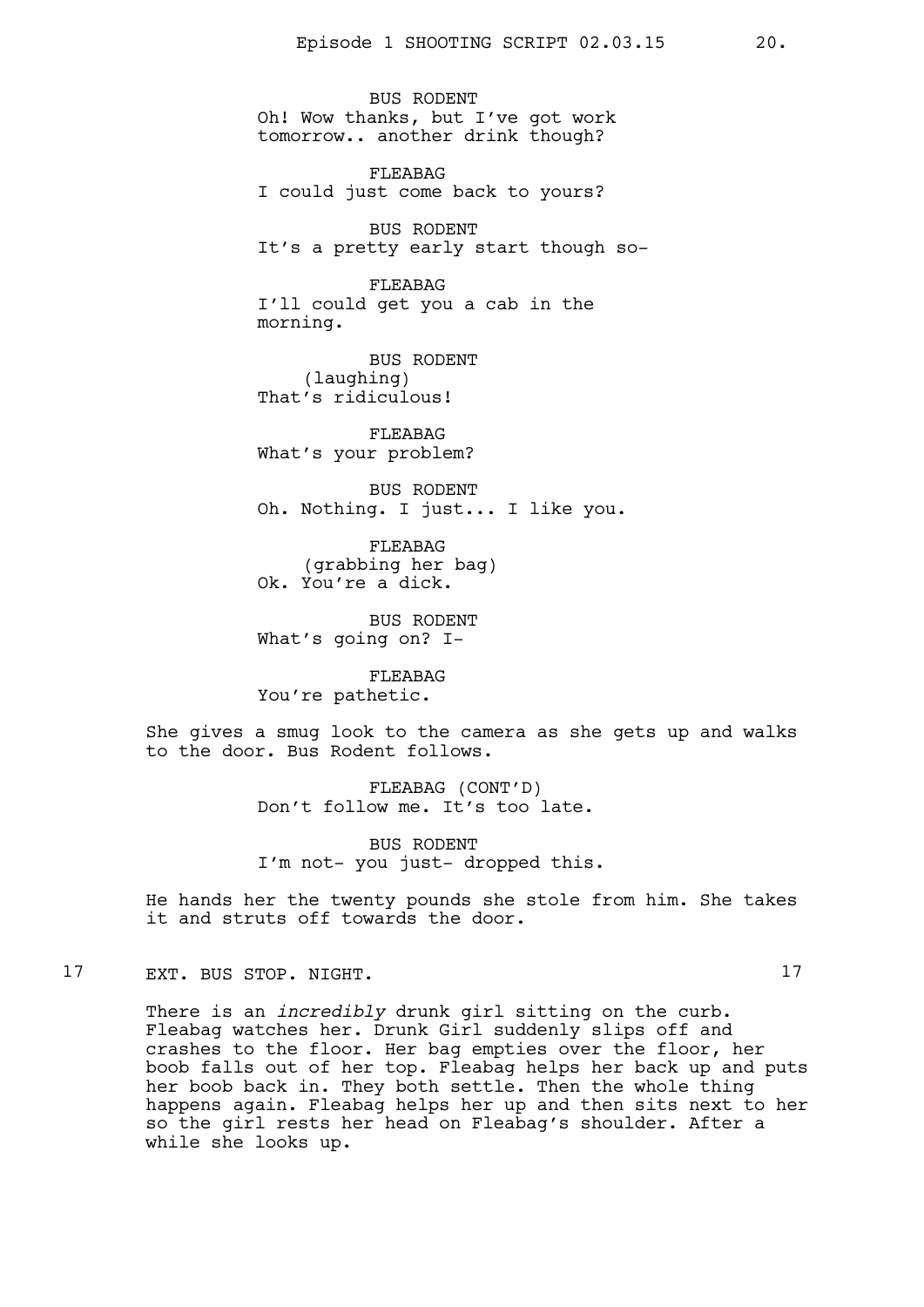FLEABAG You ok? Drunk girl nods. DRUNK GIRL Are you ok? (touches Fleabag's face) Sad face. FLEABAG I'm fine. Long pause. Then the girl looks at her intensely before DRUNK GIRL Aw. (beat) You're such a lovely man. Fleabag looks at the camera. A cab passes. Fleabag hails it. FLEABAG Do you want to - spend the night with me? DRUNK GIRL WHAT?! NO WAY! Naughty boy...! Fleabag picks the girl up and walks her to the cab. DRUNK GIRL (CONT'D) Hey! Bad man! I said NO! She puts Drunk Girl into the cab, puts the stolen twenty quid note into her hand and closes the door. She sits at the bus stop again. A drunk man sits too close beside her on the curb. He looks a little leery. GOOD MAN Alright? They sit in silence for a while before -FLEABAG I'm not wearing a top under here. GOOD MAN (so lovely) Oh no! You need me to get you something to wear? FLEABAG

No I - Do you want to come home with me?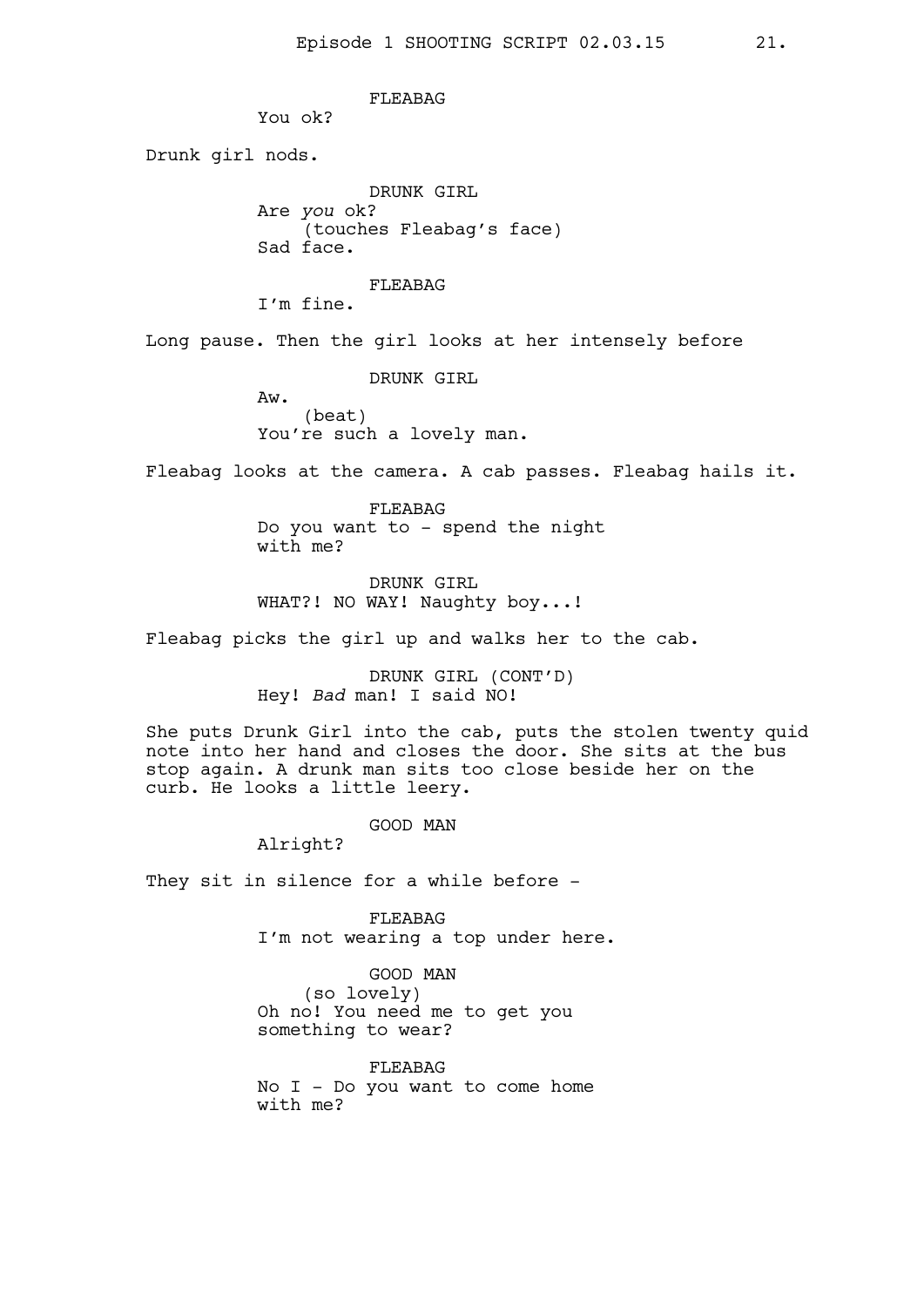GOOD MAN Aw, no thanks honey. I got my girl already. Good luck with that though. He'd be a lucky fella.

FLEABAG (to camera) Arsehole.

GOOD MAN Isn't London beautiful? (smiles at her) 'Specially when it's shutting up shop.

Fleabag looks at him suddenly, thrown by the words...

18 INT. CAFE. NIGHT. FLASH BACK. 18

Boo closing the door. The girls are drunk on wine.

BOO Shutting up shop!

FLEABAG Shorry, what are you doing?

BOO (locking the door) I'm SSHHUTTING UP SSHHOOP.

Fleabag laughs picks up a ukulele and starts playing

FLEABAG Shing a shong Boo Boo!!

BOO (singing) Another lunch break another abortion! Another piece of cake another two fuck it twenty cigarettes. (with Fleabag) And we're happy, so happy, to be modern women.

They high five. Boo pulls Fleabag's face close to hers

BOO (CONT'D) Let's never ask anyone for anything. They don't get it.

FLEABAG

Deal.

They shake on it.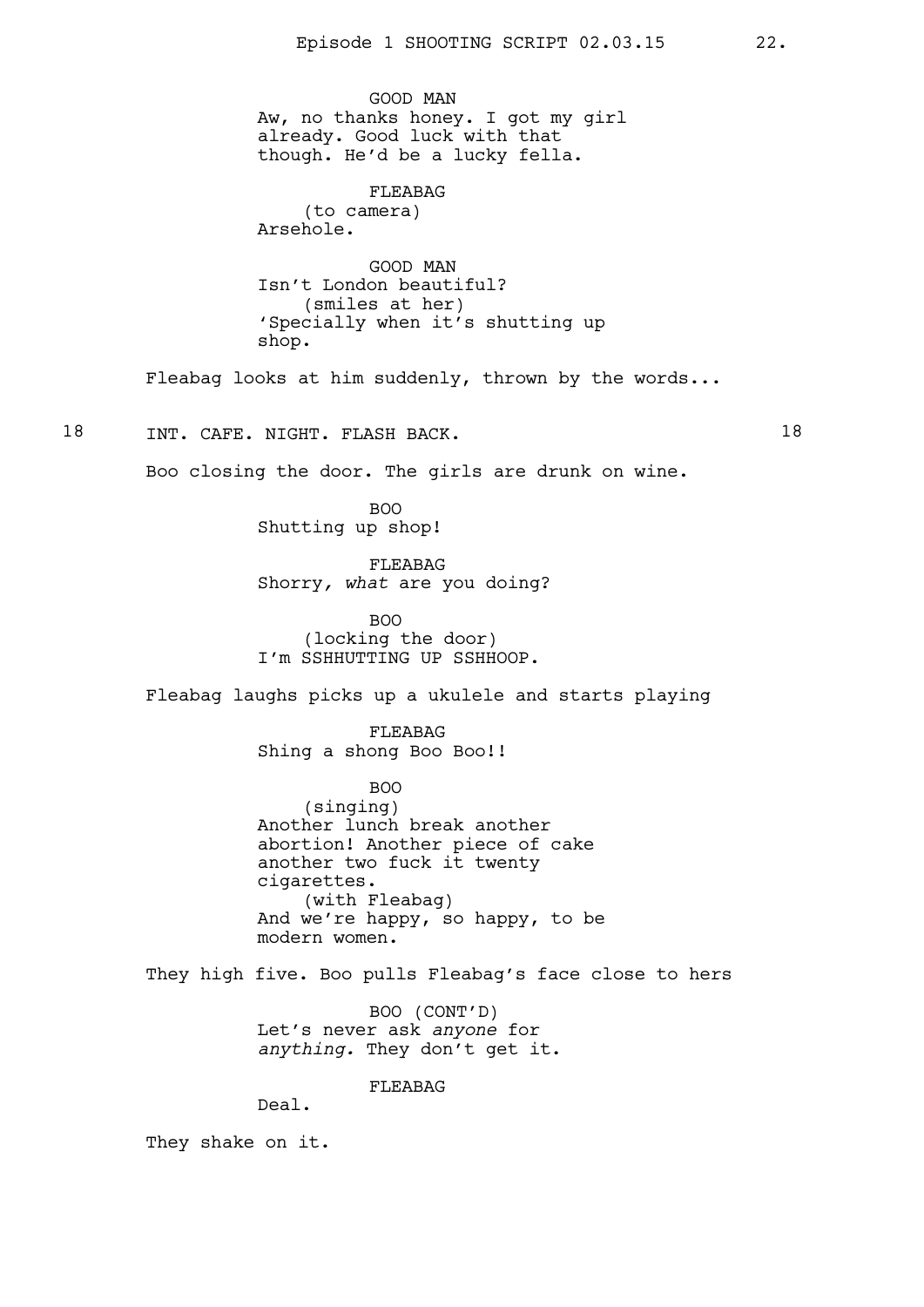# 19 19 EXT. STREET. NIGHT.

Fleabag is swaying down a quiet street. Drunk. We stay on her for a while. She checks her phone. Nothing. A girl calls out.

## GIRL (O.C.) HARRY! HARRY! HARRY WAIT! HARRY!

Fleabag rolls her eyes. She looks at her phone.

## FLEABAG

Fuck it.

20 20 EXT. DAD'S HOUSE. FRONT DOOR.

Fleabag is drunk. She is ringing relentlessly on the bell. She hammers at the door. She yells through the letter box.

> FLEABAG HHEEELLLOOOEEELLOOOELLLOOEELLOOOO!?

(to camera) This is totally fine.

A light goes on. Eventually the door opens. It's an exhausted man in his fifties.

> FLEABAG (CONT'D) Alright Dad! DAD What's going on? FLEABAG Oh I'm absolutely fine! DAD Ok. FLEABAG It's just - DAD Yeah. FLEABAG Uh - nothing. DAD It's almost two o'clock in the morning. FLEABAG Ok. (beat) No I - Oh Jesus - I ok ok ok - I  $just - whoa - um -$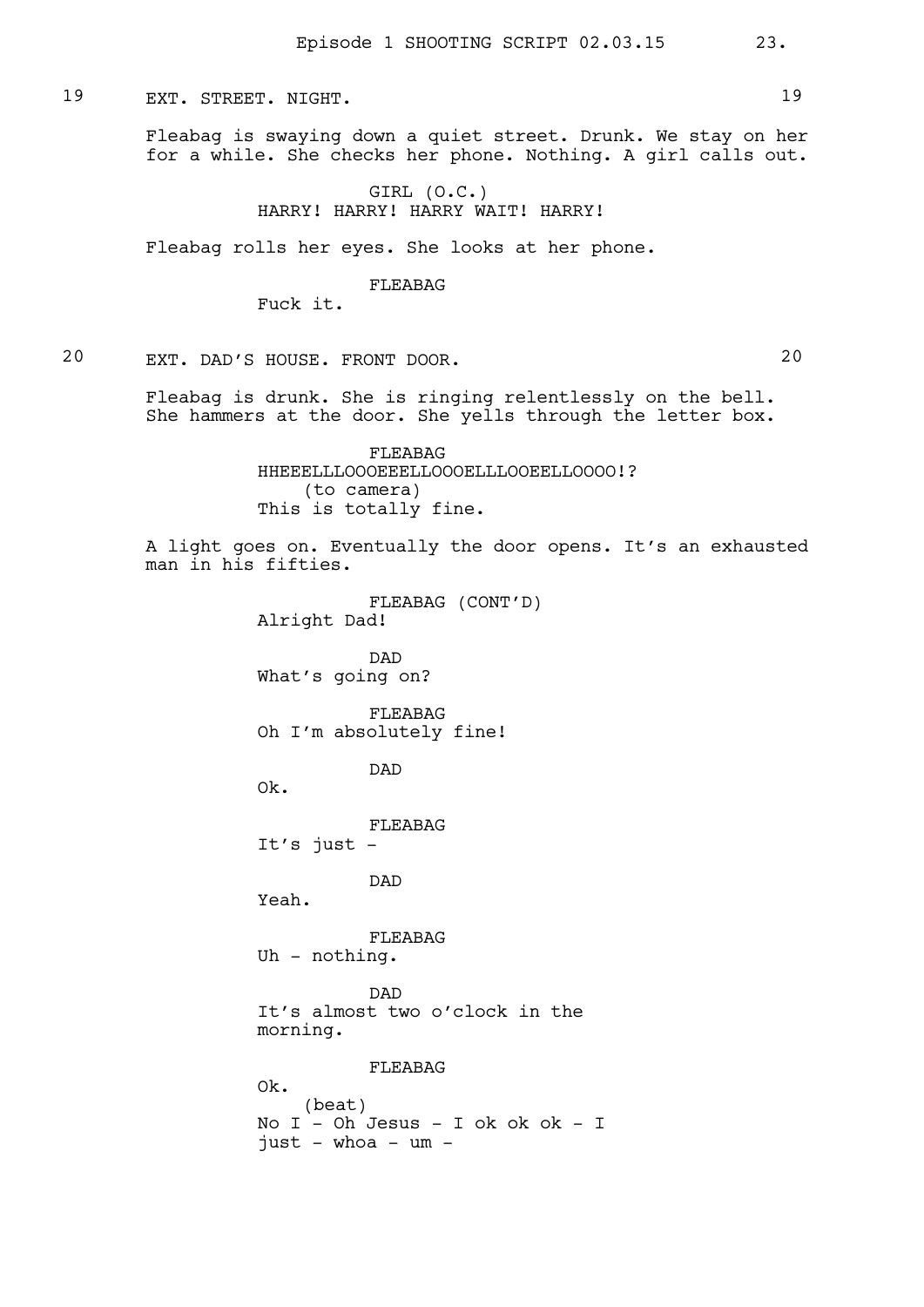He sighs.

FLEABAG (CONT'D) Ok fuck it. I have a horrible feeling I am a greedy, perverted, selfish, apathetic, cynical, depraved, mannish looking woman who can't even call herself a feminist.

Long beat. She looks desperately at him. She needs him now.

DAD Well... (pathetic, trying to make a joke) You get all that from your mother!

She laughs a sad laugh. He tries to laugh too.

FLEABAG

Good one!

DAD I'm - I'm going to call you a cab, darling.

He turns to go inside. Stops, looks back at her.

DAD (CONT'D) Don't go upstairs.

21 21 INT. SPARE BEDROOM/ STUDIO. CONT.

Fleabag climbs the stairs silently. Fleabag walks into a room where her Godmother is stood, in bizarre overralls, painting thick black paint onto a canvas. Fleabag watches her.

> FLEABAG (to camera) To be fair. She's not an evil stepmother. (beat) She's just a cunt.

ALTERNATIVE LINE: She's just a cock.

> (to godmother) Hi!

GODMOTHER/STEPMOTHER (Really lovely) Darling! I thought that must have been you. Everything alright?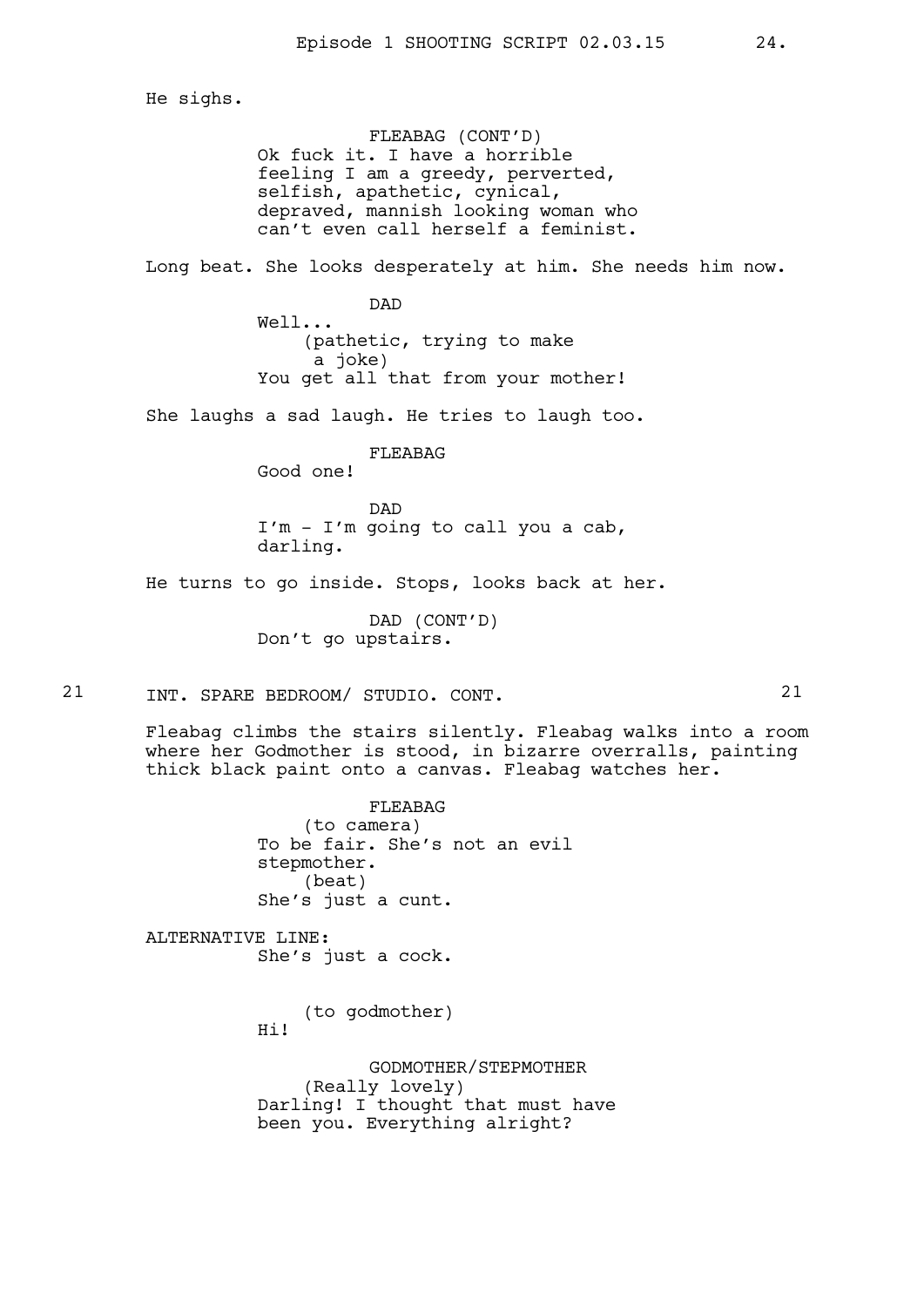FLEABAG (really nice) Yeah! Just thought I'd swing by.

GODMOTHER/STEPMOTHER How lovely. Lucky us.

FLEABAG Don't worry. Dad has already ordered me a taxi. What you doing?

GODMOTHER/STEPMOTHER I'm painting. I find the night time very... peaceful. (she laughs) Usually!

Fleabag laughs too.

FLEABAG (to camera) Oop. She's warming up.

GODMOTHER/STEPMOTHER Look. I know it's not really my place. But - are you ok? Everyone's been worried abou-

Fleabag sees a small tin sculpture of a female legs and torso with large breasts but no arms. She strokes it.

FLEABAG

Poor fucker.

GODMOTHER/STEPMOTHER Yes. She's actually an expression of how women are subtle warriors... strong at heart. How we don't have to use brute, muscular force to get what we want. We just need to use our -

FLEABAG

Tits.

GODMOTHER/STEPMOTHER Innate femininity.

FLEABAG Yeah. Tits don't get you anywhere these days. Trust me.

She touches the sculpture again. God Mother tries to smile

GODMOTHER/STEPMOTHER Yes. That's very valuable actually.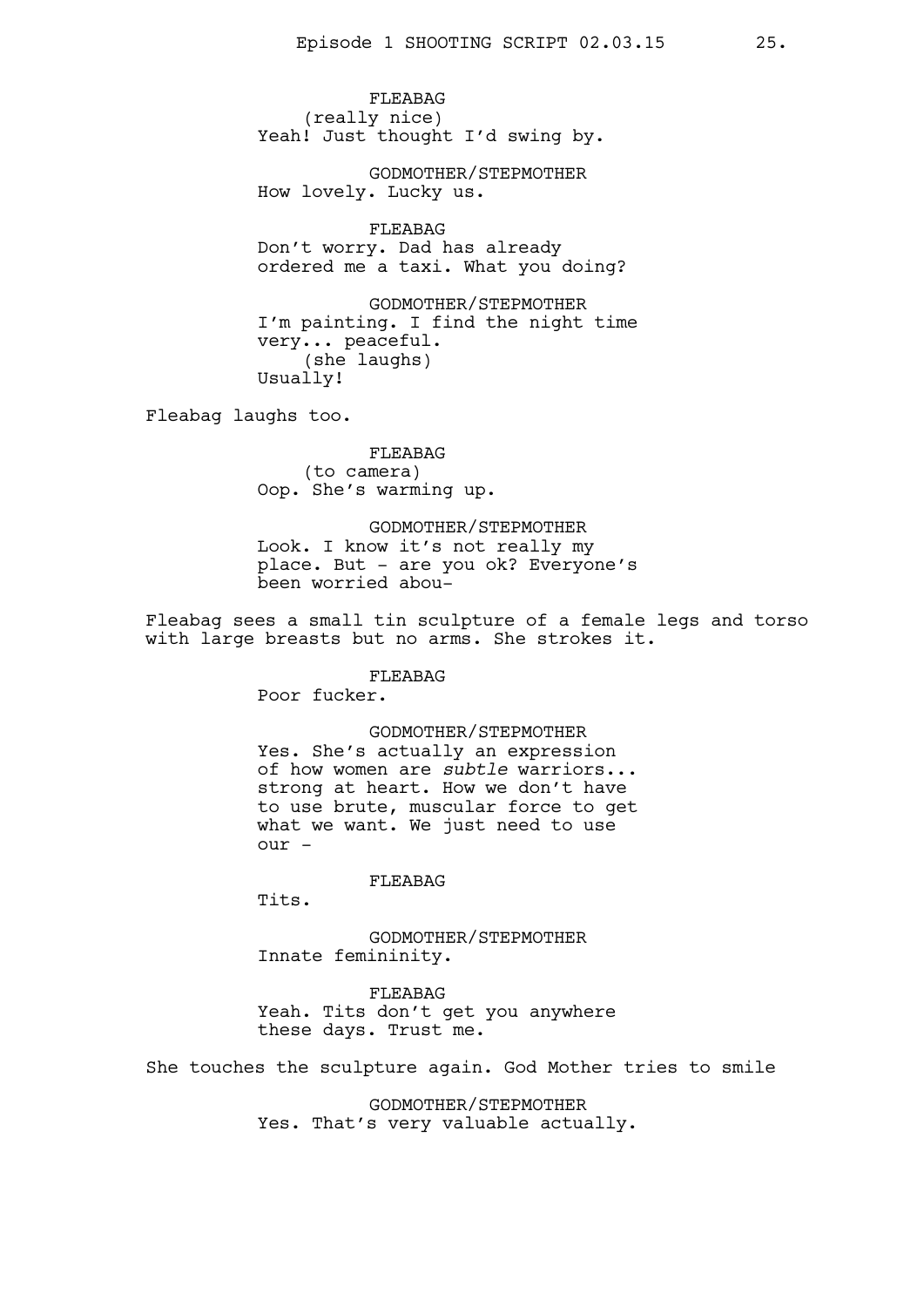FLEABAG How much? GODMOTHER/STEPMOTHER Thousands. FLEABAG Can I have it? GODMOTHER/STEPMOTHER (laughs) No. Fleabag points to the canvas covered in black paint. FLEABAG Ok. What's that? GODMOTHER/STEPMOTHER That's my self-portrait. FLEABAG Oh! GODMOTHER/STEPMOTHER Oo. (wanting her to leave) Is your father - ? Dad's voice weakly from the bottom of the stairs. DAD (O.C.) Um... It's uh... It's here. Beat FLEABAG (a bit too loud) THANKS. GODMOTHER/STEPMOTHER Ah. Nice of him. She ushers Fleabag out. They kiss on each cheek. GODMOTHER/STEPMOTHER (CONT'D) Take care of yourself. (she holds Fleabag's arm) You really do look ghastly darling. 22 INT. TAXI. NIGHT. 22 Fleabag is in a taxi riding smoothly through London. DRIVER A cafe eh?